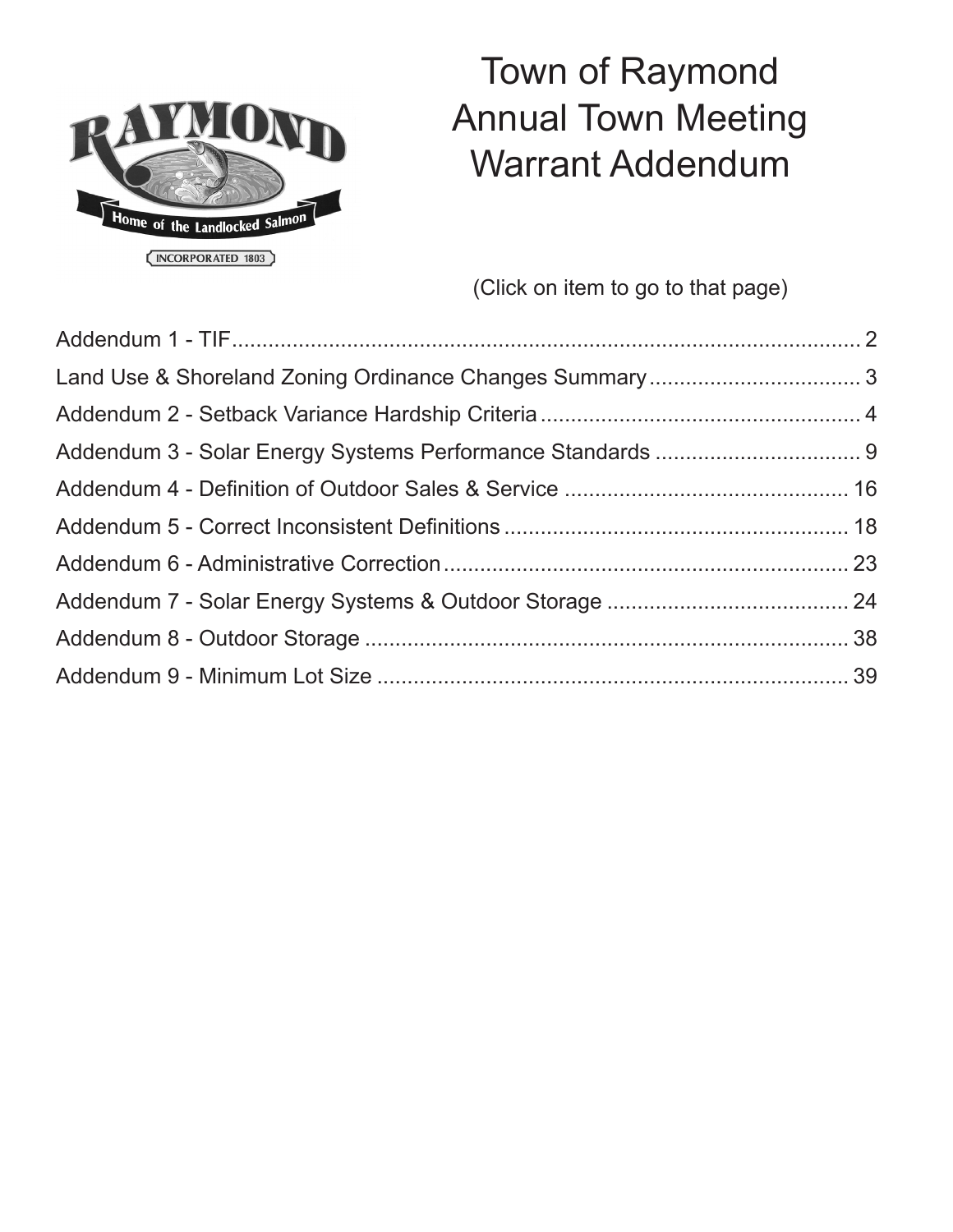## <span id="page-1-0"></span>Tax Increment Financing District (TIF) Details

| <b>Salaries</b>                  | \$<br>7,700.00   |
|----------------------------------|------------------|
| <b>Mapping &amp; GIS</b>         | \$<br>15,000.00  |
| <b>Planning Services</b>         | \$<br>30,000.00  |
| <b>Streetlight Fixtures</b>      | \$<br>6,500.00   |
| Advertising                      | \$<br>4,100.00   |
| <b>Historical Society</b>        | \$<br>1,800.00   |
| <b>RWPA Milfoil</b>              | \$<br>15,000.00  |
| <b>Street Flag Replacement</b>   | \$<br>1,100.00   |
| <b>Hawthorne House</b>           | \$<br>1,000.00   |
| <b>Undesignated TIF Projects</b> | \$<br>100,000.00 |
| <b>Rte 302 Maintenance</b>       | \$<br>37,000.00  |
| Hydrant Rental                   | \$<br>7,000.00   |
| <b>Supplies General</b>          | \$<br>3,000.00   |
| Streetlights                     | \$<br>4,800.00   |
| Paving/Roads                     | \$<br>60,000.00  |
| Fiber Network Infrastructure CIP | \$<br>100,000.00 |
| Network Hardware Upgrades (PS)   | \$<br>16,000.00  |
| <b>Comprehensive Plan Update</b> | \$<br>10,000.00  |
| Total                            | \$<br>420,000.00 |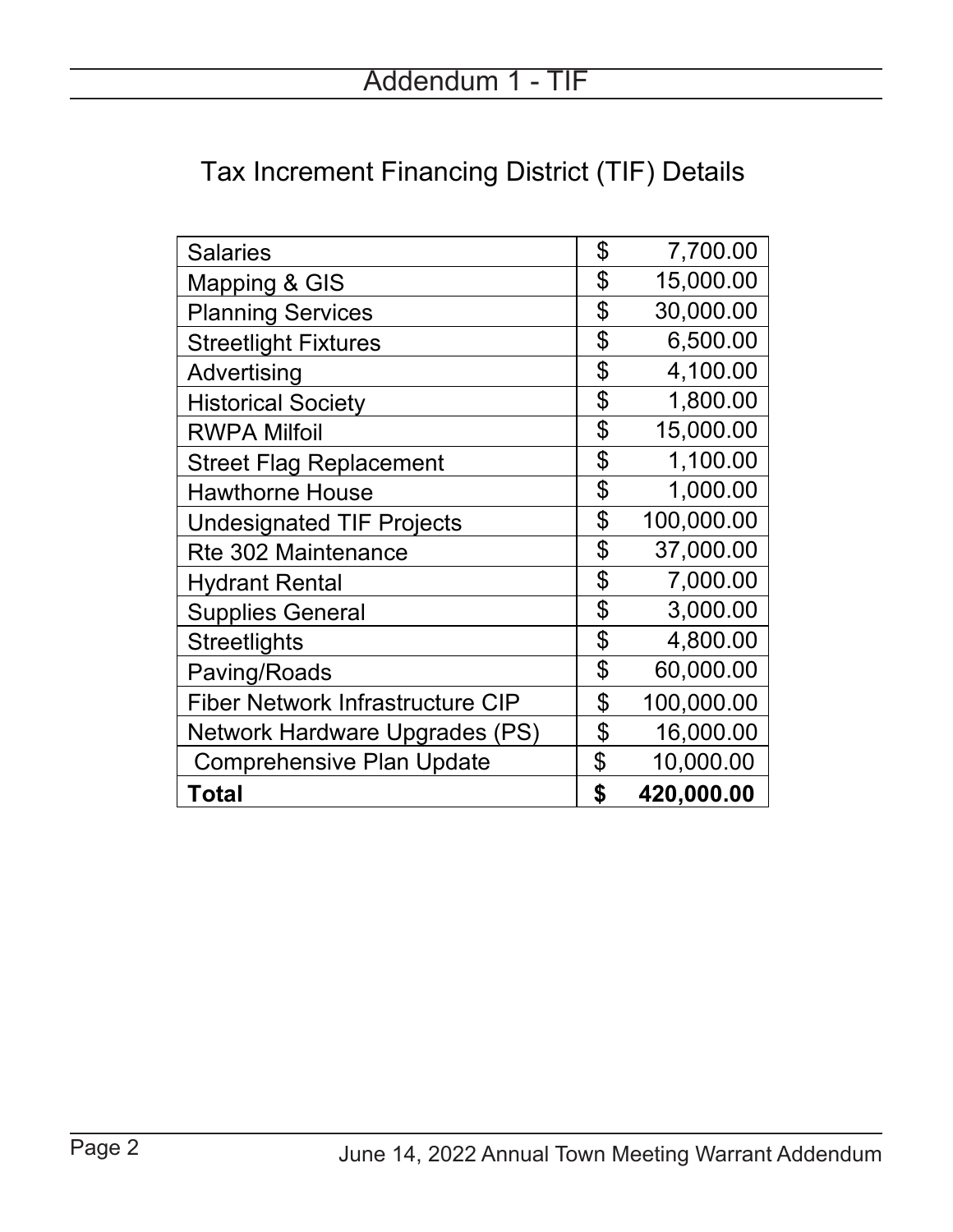## <span id="page-2-0"></span>Land Use & Shoreland Zoning Ordinance Changes Summary

### **2022 ZONING AMENDMENTS**

### 22-01

Land Use Ordinance, Article  $6(B)(1)(b)$  – Powers and Duties Land Use Ordinance, Article 6(D) – Reductions From Minimum Setbacks Shoreland Zoning Provisions, Section  $16(G)(2)$  – Variance Appeals *Removal of the Setback Reduction Variance option*

22-02

Land Use Ordinance, Article 9 – Minimum Standards Land Use Ordinance, Article 12 – Applicability and Definition of Terms Used in this Ordinance Shoreland Zoning Provisions, Section 17 – Definitions *Adoption of language specific to Solar Energy Systems*

22-03

Land Use Ordinance, Article 9(A) – Conditional Uses Land Use Ordinance, Article 12 – Applicability and Definition of Terms Used in this Ordinance *Defining Outdoor Sales and Service, and amending the Conditional Use Standards*

22-04

Land Use Ordinance, Article 12 – Applicability and Definition of Terms Used in this Ordinance Shoreland Zoning Provisions, Section 17 – Definitions Subdivision Regulations, Article 3 – Definitions *Correcting inconsistencies with the definition of "structure" and "setback" across multiple ordinances*

22-05

Subdivision Regulations, Article  $10(3)(B)(5)$ & $(6)$  – Layout *Correcting an error that creates confusion as to which subsection a twenty-five (25) unit subdivision would need to adhere to*

22-06

Land Use Ordinance, Article 4 – District Regulations Shoreland Zoning Provisions, Section 14 – Table of Land Uses *Adding the permission of Solar Energy System use in certain districts*

22-07

Land Use Ordinance, Article 12 – Applicability and Definition of Terms Used in this Ordinance Shoreland Zoning Provisions, Section 17 – Definitions *Defining the term Outdoor Storage*

22-08

Land Use Ordinance, Article  $13(C) \S 4$  – Space Standards *Reducing the cluster subdivision minimum lot size from 21,780 square feet to 20,000 square feet*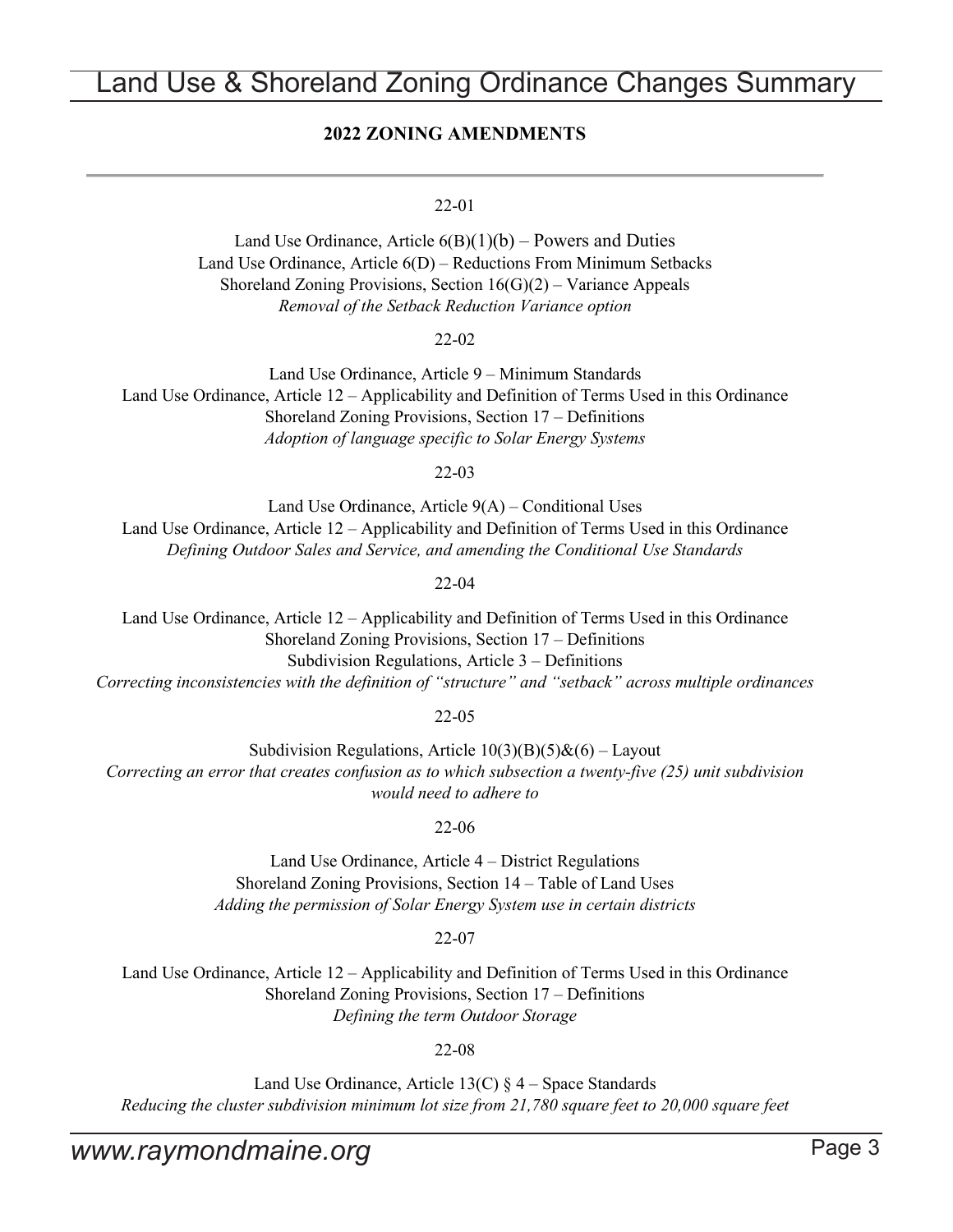## <span id="page-3-0"></span>Addendum 2 - Setback Variance Hardship Criteria

22-01

### PROPOSED AMENDMENT OF

*the*

### **LAND USE ORDINANCE FOR THE TOWN OF RAYMOND, MAINE**

### ARTICLE 6(B)(1)(b)– POWERS AND DUTIES ARTICLE 6(D) – REDUCTIONS FROM MINIMUM SETBACKS

&

#### *The* **SHORELAND ZONING PROVISIONS FOR THE TOWN OF RAYMOND, MAINE**

SECTION 16(G)(2) – VARIANCE APPEALS SECTION 16(G)(2) – VARIANCE APPEALS

**Summary of Changes:** This amendment to the Land Use Ordinance and Shoreland Zoning Provisions would require all applicants for a setback variance to meet the hardship requirements of a variance. The much more forgiving setback reduction option would be removed from both ordinances. A setback variance with less strict hardship criteria would replace the setback reduction in the Shoreland Zoning Provisions. This less strict variance already exists in the Land Use Ordinance.

The proposed text is shown in red with an underline, and revised or removed language is shown in red with a strikethrough.

### **LAND USE ORDINANCE Article 6(B)(1)(b) – Powers and Duties**

b. Subject to the provisions of this Ordinance, to hear and grant or deny applications for variances from the terms of the Land Use Ordinance. A variance may be granted for lot areas, lot coverage by structure, and setbacks. A variance shall not be granted to permit a use or structure otherwise prohibited, except for nonconforming uses, structures, and lots as described in Subsection d. below. Except as provided in Subsection c below, Aa variance can only be granted where undue hardship is proven. Undue hardship is defined to mean:

### **LAND USE ORDINANCE**

**Article 6(D) – Reductions From Minimum SetbacksReserved**

The Board of Appeals may grant reductions from the minimum setback requirements set forth in Article 4 of this Ordinance according to all of the following criteria:

1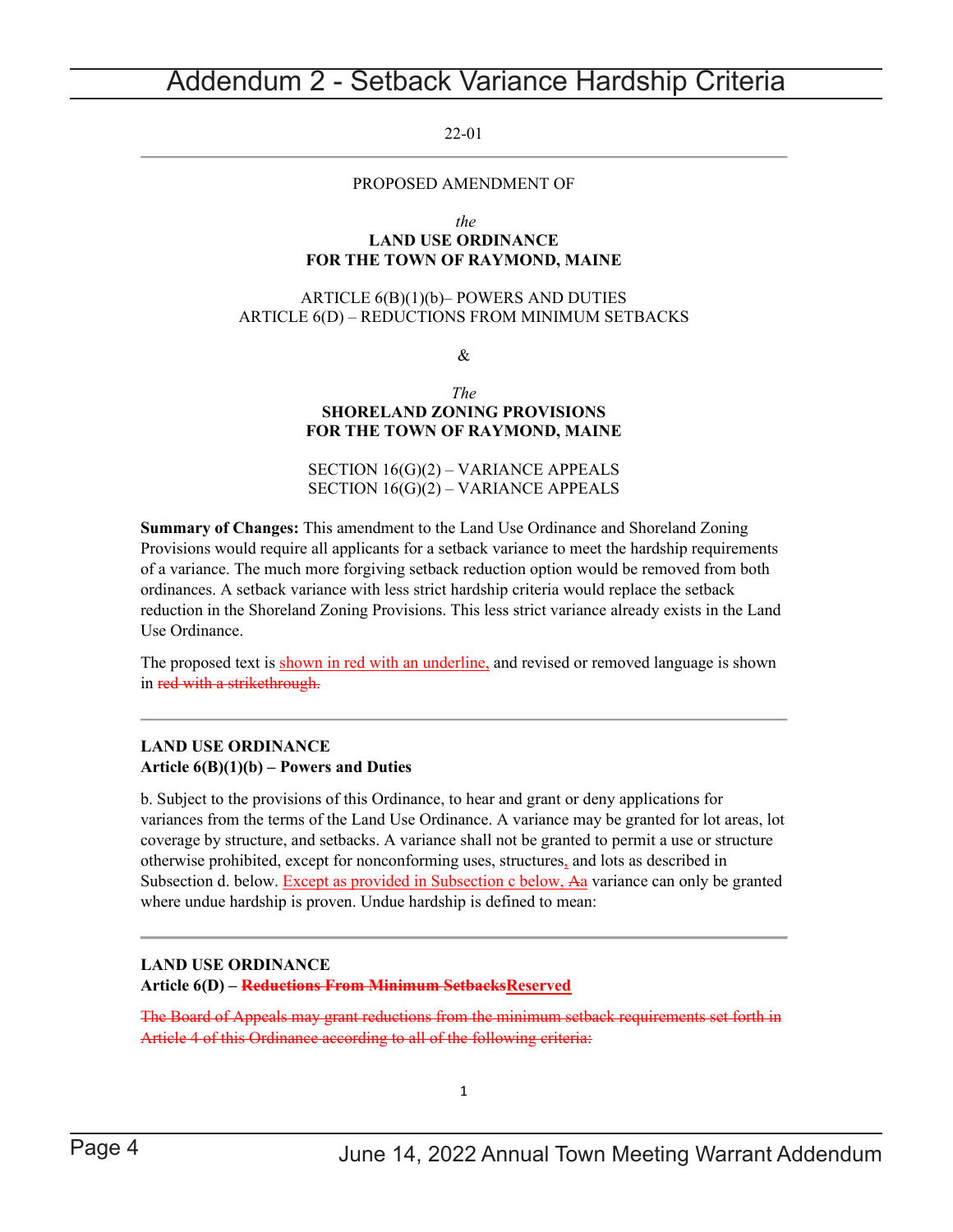- 1. Setback reduction appeals are only available to reduce the minimum requirements for setbacks of structures from lot boundary lines. Setback reduction appeals shall not be used, and are not available from bodies of water as provided in this Ordinance.
- 2. Setback reduction appeals may only be granted and are only available for lots with a residential dwelling as the principal structure.
- 3. The Board of Appeals may grant a setback reduction appeal if the Board finds that granting the setback reduction will not result in unreasonable interference with the privacy interests of the abutting landowners.
- 4. In granting a setback reduction the Board of Appeals may attach reasonable conditions, which it may deem necessary to serve the purposes of this Ordinance.
- 5. A setback reduction appeal shall not be granted to enable construction or renovation that will create additional dwelling units.
- 6. A setback reduction appeal shall not be granted to enable construction or renovation that will result in more than one garage on the lot that is the subject of the appeal.
- 7. No setback reduction appeal may be granted that will result in impervious surface lot coverage of greater than 15%.
- 8. Setback reduction appeals may only be granted the minimum extent necessary to accomplish the purpose of the appeal. Setbacks may not be reduced by setback reduction appeal to less than the following absolute minimum setbacks:

| <b>VR</b> Zone                                                         |                      |  |  |
|------------------------------------------------------------------------|----------------------|--|--|
| Front yard                                                             | $12\frac{1}{2}$ feet |  |  |
| Side yard                                                              | $10$ feet $*$        |  |  |
| Rear yard                                                              | 10 feet *            |  |  |
| R-Zone                                                                 |                      |  |  |
| Front yard                                                             | $20$ feet            |  |  |
| Side yard                                                              | 10 feet              |  |  |
| Rear yard                                                              | 10 feet              |  |  |
| <b>RR</b> Zone                                                         |                      |  |  |
| Front yard                                                             | 15 feet              |  |  |
| Side yard                                                              | 10 feet              |  |  |
| Rear yard                                                              | 10 feet              |  |  |
| $\Lambda$ See endingnes $\Lambda$ dented $2/19/001$ LA member 5/21/051 |                      |  |  |

See ordinance. [Adopted 3/18/00] [Amended 5/21/05]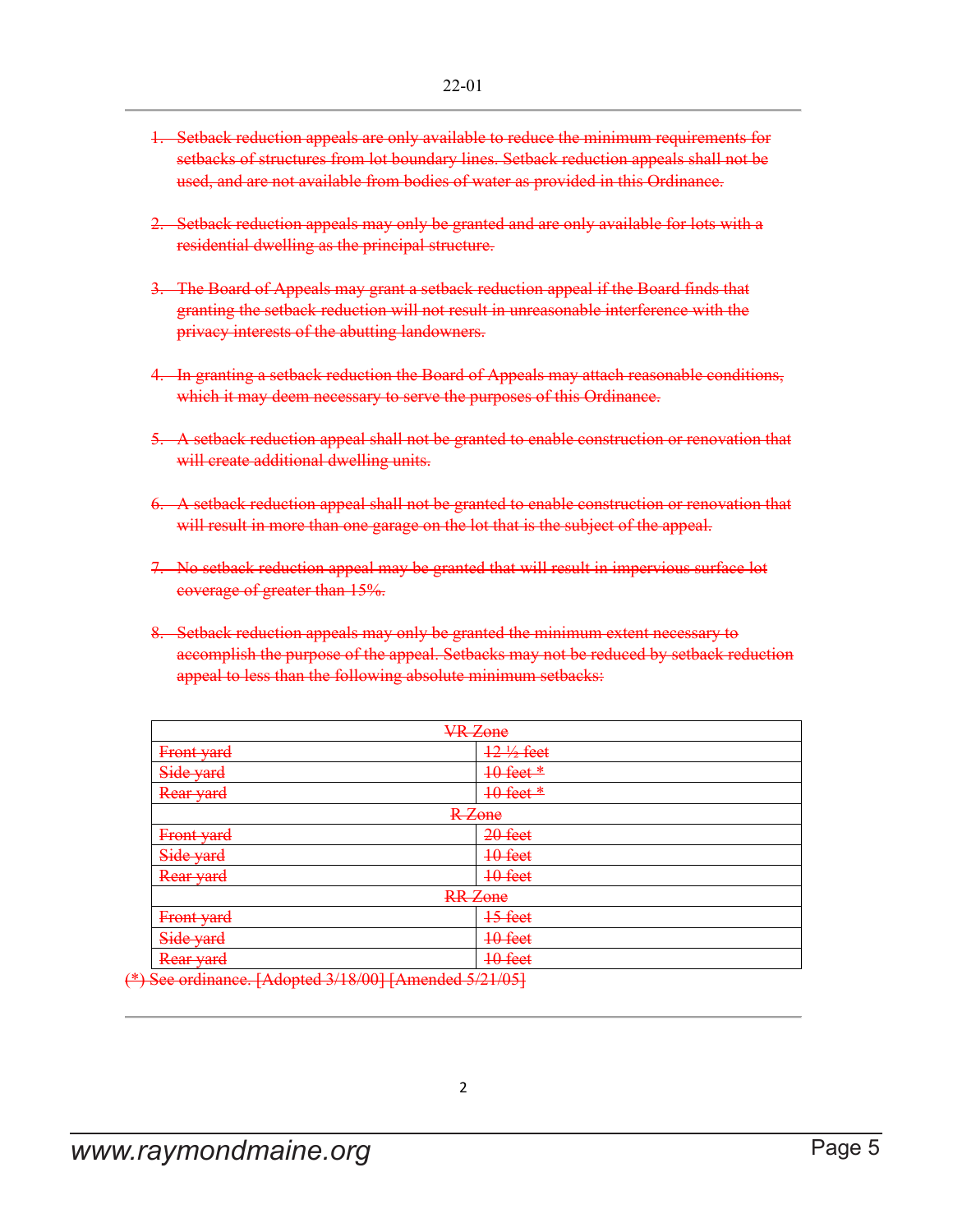### **SHORELAND ZONING PROVISIONS Section 16(G)(2)– Variance Appeals**

- 2. **Variance Appeals Except as provided in Section 16(G)(2)(f) below, Vyariances may** be granted only under the following conditions:
	- a. Variance may be granted only from dimensional requirements including but not limited to, lot width, structure height, percent of lot coverage, and setback requirements.
	- b. Variances shall not be granted for the establishment of any uses otherwise prohibited by these ordinance provisions.
	- c. The Board shall not grant a variance unless it finds that:
		- 1) The proposed structure or use would meet the provisions of Section 15 after for the specific provision which has created the non-conformity and from which relief is sought; and
		- 2) The strict application of the terms of these ordinance provisions would result in undue hardship. The term "undue hardship" shall mean:
			- i. that the land in question cannot yield a reasonable return unless a variance is granted;
			- ii. that the need for a variance is due to the unique circumstances of the property and not to the general conditions in the neighborhood;
			- iii. that the granting of a variance will not alter the essential character of the locality; and
			- iv. that the hardship is not the result of action taken by the applicant or a prior owner.

### **SHORELAND ZONING PROVISIONS Section 16(G)(2)(f) – Minimum Setback Variance Appeals**

f. To grant a setback variance for a single-family dwelling only when strict application of the Shoreland Zoning Provisions to the applicant and the applicant's property would cause undue hardship. The term "undue hardship" as used in this subjection means:The Board of Appeals may grant reductions from the minimum setback requirements set forth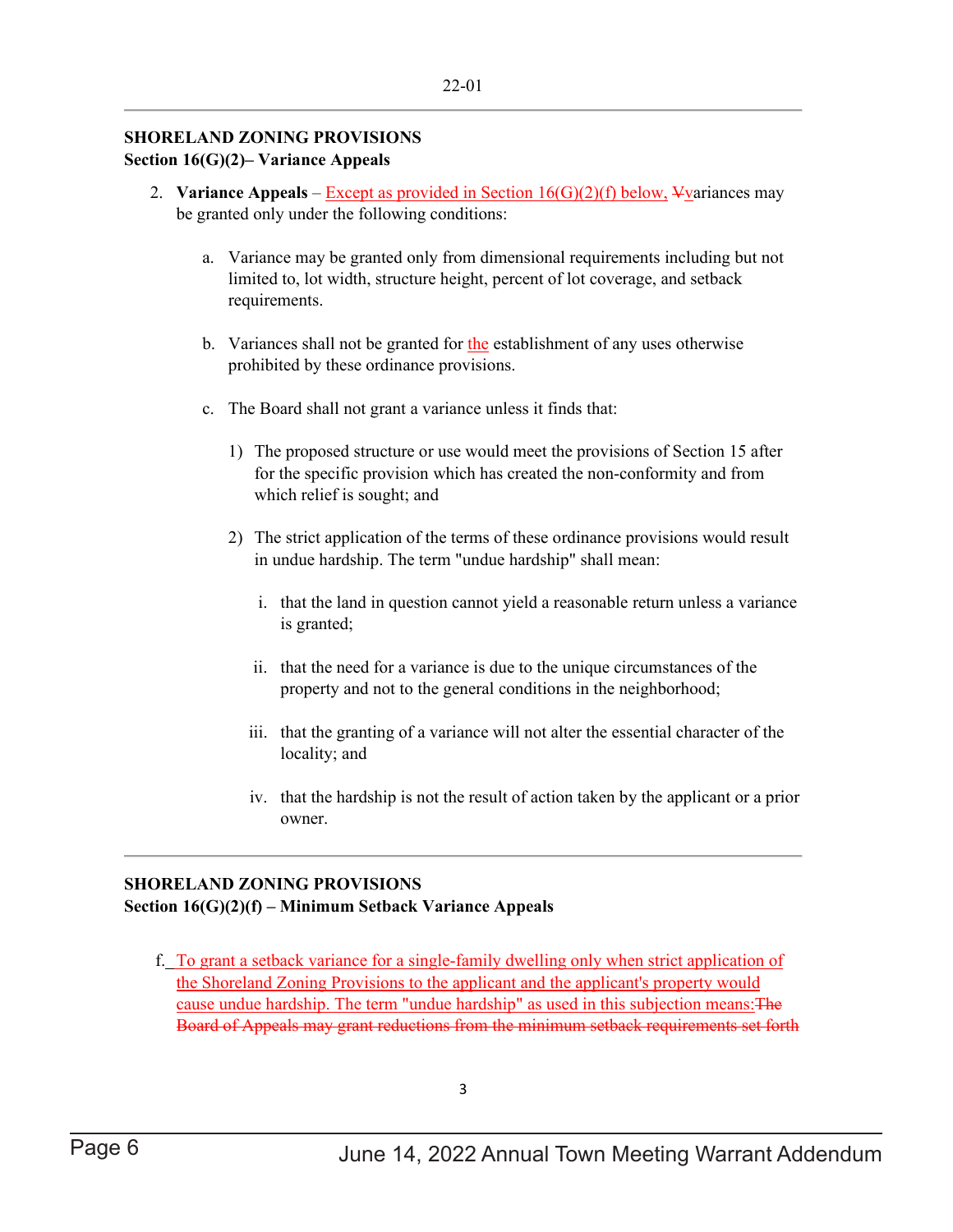in Section 15 (A) of these provisions according to all of the following criteria:

- 1) The need for the variance is due to the unique circumstances of the property and not to the general conditions of the neighborhood; Setback reduction appeals are only available to reduce the minimum requirements for setbacks of structures from lot boundary lines. Setback reduction appeals shall not be used, and are not available from bodies of water as provided in these provisions.
- 2) The granting of the variance will not alter the essential character of the locality; Setback reduction appeals may only be granted and are only available for lots with an existing residential dwelling as the principal structure. [Amended 07/14/2020]
- 3) The hardship is not the result of action taken by the applicant or a prior owner; The Board of Appeals may grant a setback reduction appeal if the Board finds that granting the setback reduction will not result in unreasonable interference with the privacy interests of the abutting landowners.
- 4) The granting of the variance will not substantially reduce or impair the use of abutting property; In granting a setback reduction the Board of Appeals may attach reasonable conditions, which it may deem necessary to serve the purposes of these provisions.
- 5) That the granting of a variance is based upon demonstrated need, not convenience, and no other feasible alternative is available.A setback reduction appeal shall not be granted to enable construction or renovation that will create additional dwelling units.
- 6) This variance is strictly limited to permitting a variance from a set-back requirement for a single-family dwelling that is the primary year-round residence of the petitioner. A variance under this subsection may not exceed 20% of a setback requirement and may not be granted if the variance would cause the area of the dwelling to exceed the maximum permissible lot coverage. A setback reduction appeal shall not be granted to enable construction or renovation that will result in more than one garage on the lot that is the subject of the appeal.
- 7) No setback reduction appeal may be granted that will result in impervious surface lot coverage of greater than 15%.
- 8) Setback reduction appeals may only be granted the minimum extent necessary to accomplish the purpose of the appeal. Setbacks may not be reduced by setback reduction appeal to less than the following absolute minimum setbacks:

Front Yard 15 feet

Side Yard 10 feet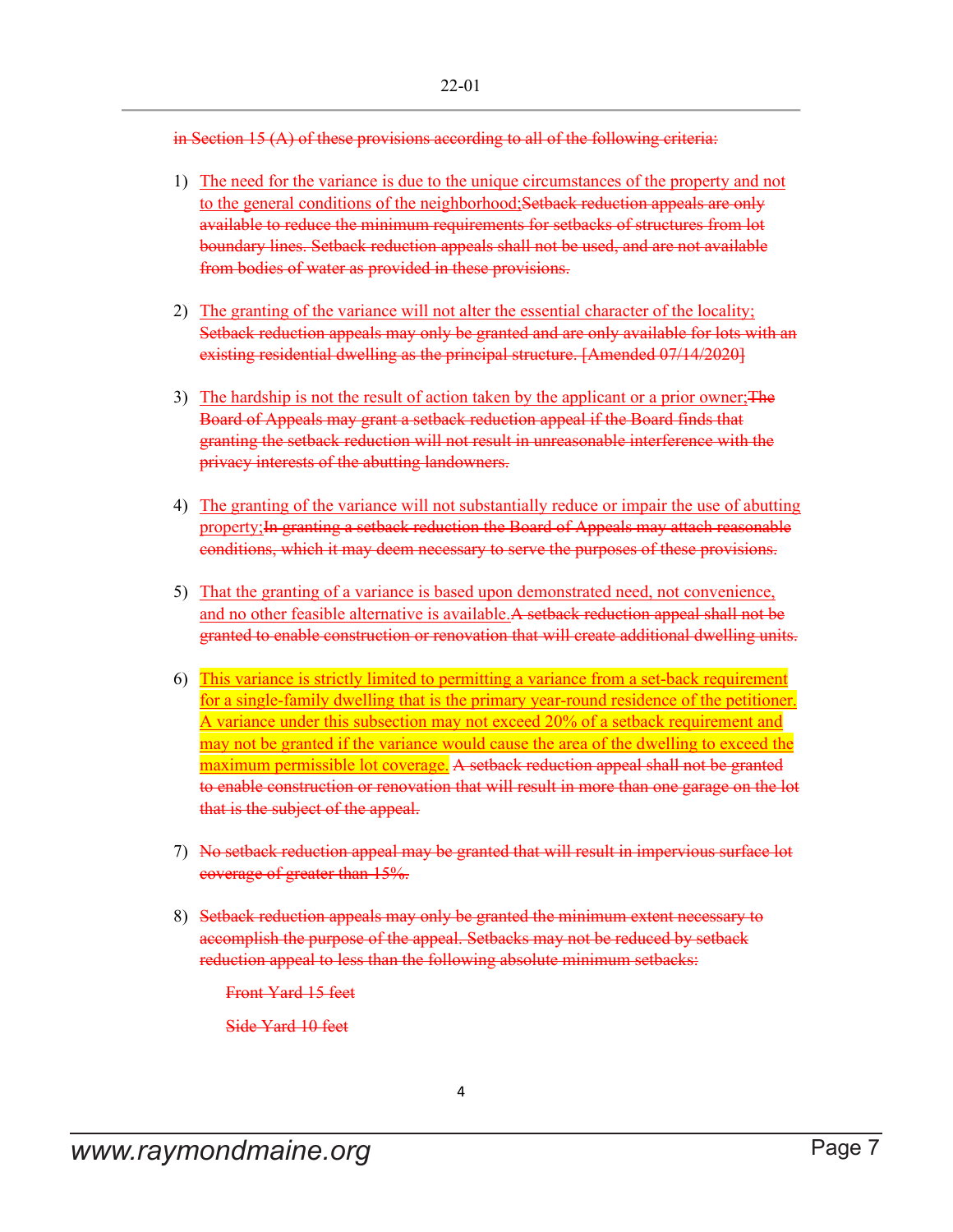Rear Yard 15 feet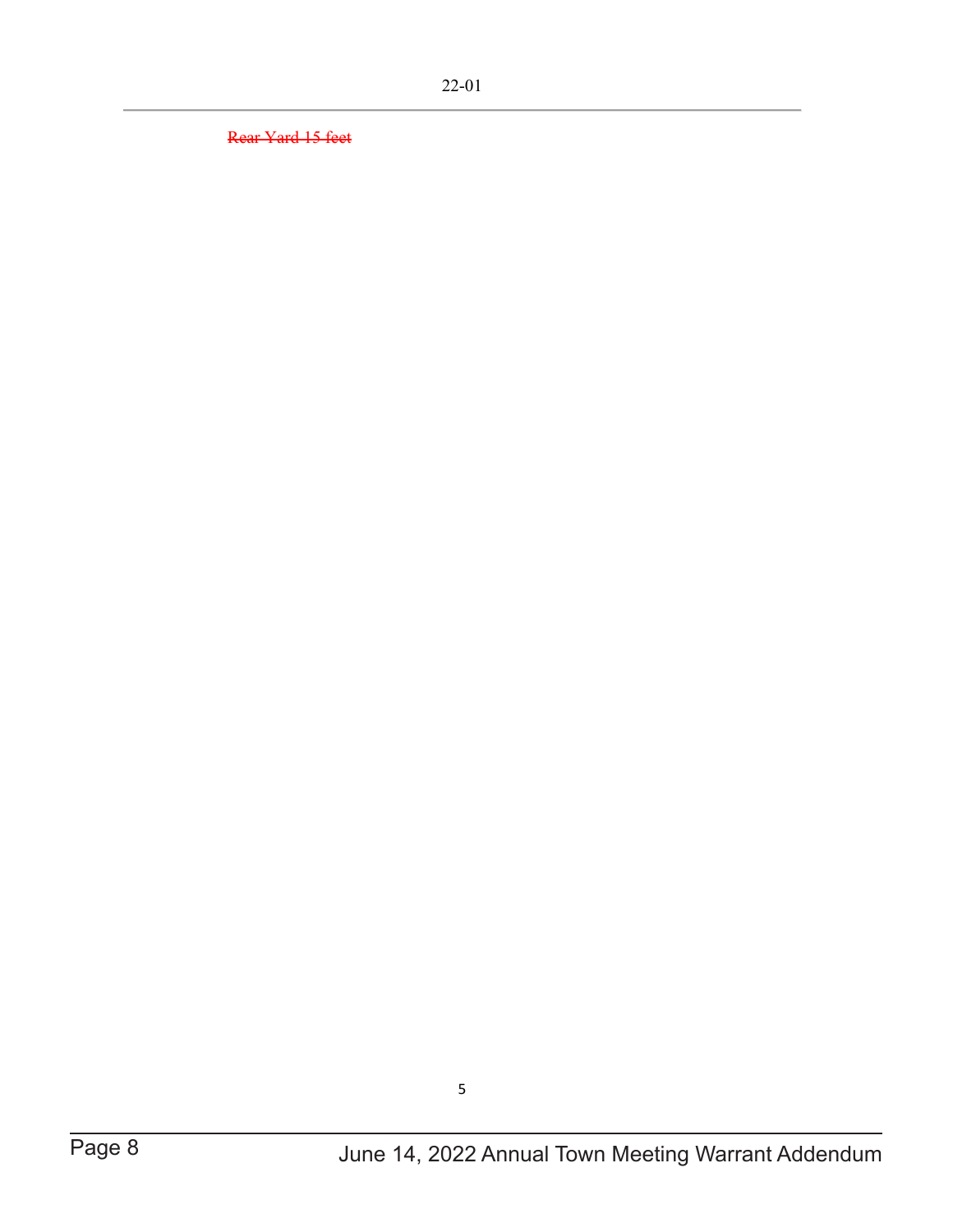## <span id="page-8-0"></span>Addendum 3 - Solar Energy Systems Performance Standards

22-02

### PROPOSED AMENDMENT OF

*The*

### **LAND USE ORDINANCE FOR THE TOWN OF RAYMOND, MAINE**

#### ARTICLE 9 – MINIMUM STANDARDS

&

### ARTICLE 12 – APPLICABILITY AND DEFINITION OF TERMS USED IN THIS ORDINANCE

&

#### *The* **SHORELAND ZONING PROVISIONS FOR THE TOWN OF RAYMOND, MAINE**

#### SECTION 17 – DEFINITIONS

**Summary of Changes:** This amendment of the Land Use Ordinance and Shoreland Zoning Provisions would create specific performance standards for solar energy systems.

The proposed text is shown in red with an underline.

### **LAND USE ORDINANCE** ARTICLE 9 – MINIMUM STANDARDS **AA. Solar Energy Systems**

- **1. Purpose -** Solar energy is a renewable and nonpolluting energy resource that can prevent fossil fuel emissions and reduce energy loads. Energy generated from Solar Energy Systems can be used to offset energy demand on the regional grid where excess solar power is generated. The use of solar energy equipment for the purpose of providing renewable energy sources is a power generation priority and is a necessary component of the latest State and Federal energy policies. The standards that follow enable the accommodation of Solar Energy Systems, and equipment to be installed in a safe manner with minimal impacts on the environment and to neighbors. This article shall not apply to solar systems for individual landowners or residents, which can be reviewed and permitted by the Code Enforcement Officer without the need for Site Plan Review.
- **2. Submission Requirements** In addition to the submission requirements of Article 10, all Solar Energy Systems are subject to Site Plan Review and must submit materials as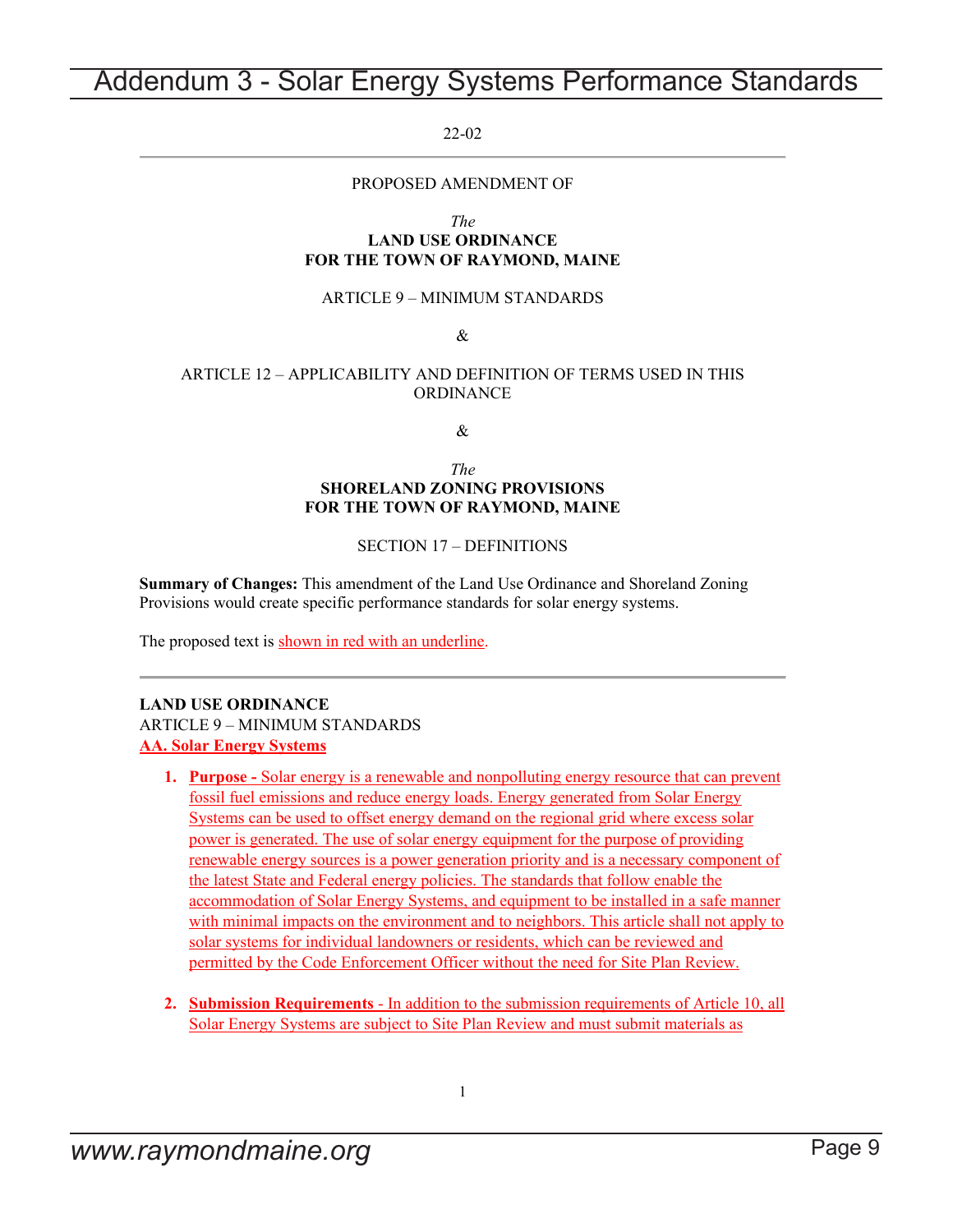### outlined below:

- a. Plan and elevation depictions of a typical panel and mounting and any other structures proposed as part of the Solar Energy System.
- b. General specifications of the system including dimensions and number of panels, estimated power generation, description of mountings, and any other information needed to evaluate compliance with this ordinance.
- c. Certification that the Solar Energy System is compliant with the National Electrical Code and State Electrical Code as applicable.
- d. A site plan that meets the requirements of Article 10 of the Land Use Ordinance for the Town of Raymond, Maine with the added requirement of:
	- i. The location of the proposed Solar Energy System and any, fencing, screening, access roads and turnout locations, substations(s), accessory equipment to the system, and all electrical cabling from the system to other structures, substations, or utility grid connections
- e. The applicant shall provide a copy of the site plan review application including a project summary, electrical schematic, and site plan, to the Fire Chief or his/her designee for review and approval. The Fire Chief shall base any recommendation for approval or denial of the application upon review of the fire safety of the proposed system. Based upon the size, location, or on-site fire and life safety hazards, a fire protection water supply may be required at the discretion of the Fire Chief or his/her designee. Upon request, the owner or operator shall cooperate with the Fire Department in developing an emergency response plan.
- f. Any other approvals from local, regional, State, or Federal agencies that may be required. Letters, permits, or approvals from these agencies shall be included as a part of the application and/or review. The Planning Board may choose to accept copies of applications awaiting approval. In this case, any local approval granted by the Planning Board shall be conditioned such that no construction or building permits will be issued until all outstanding approvals have been granted.
- g. Ground Mounted Solar Energy Systems with a physical size based on a projected total surface coverage area that is greater than 10,000 square feet shall also submit a decommissioning plan including an estimated cost and a guarantee suitable to ensure decommissioning comparable with the performance guarantee format Article 10  $\S \mathcal{C}(6)$  of this ordinance. The Planning Board may waive this requirement.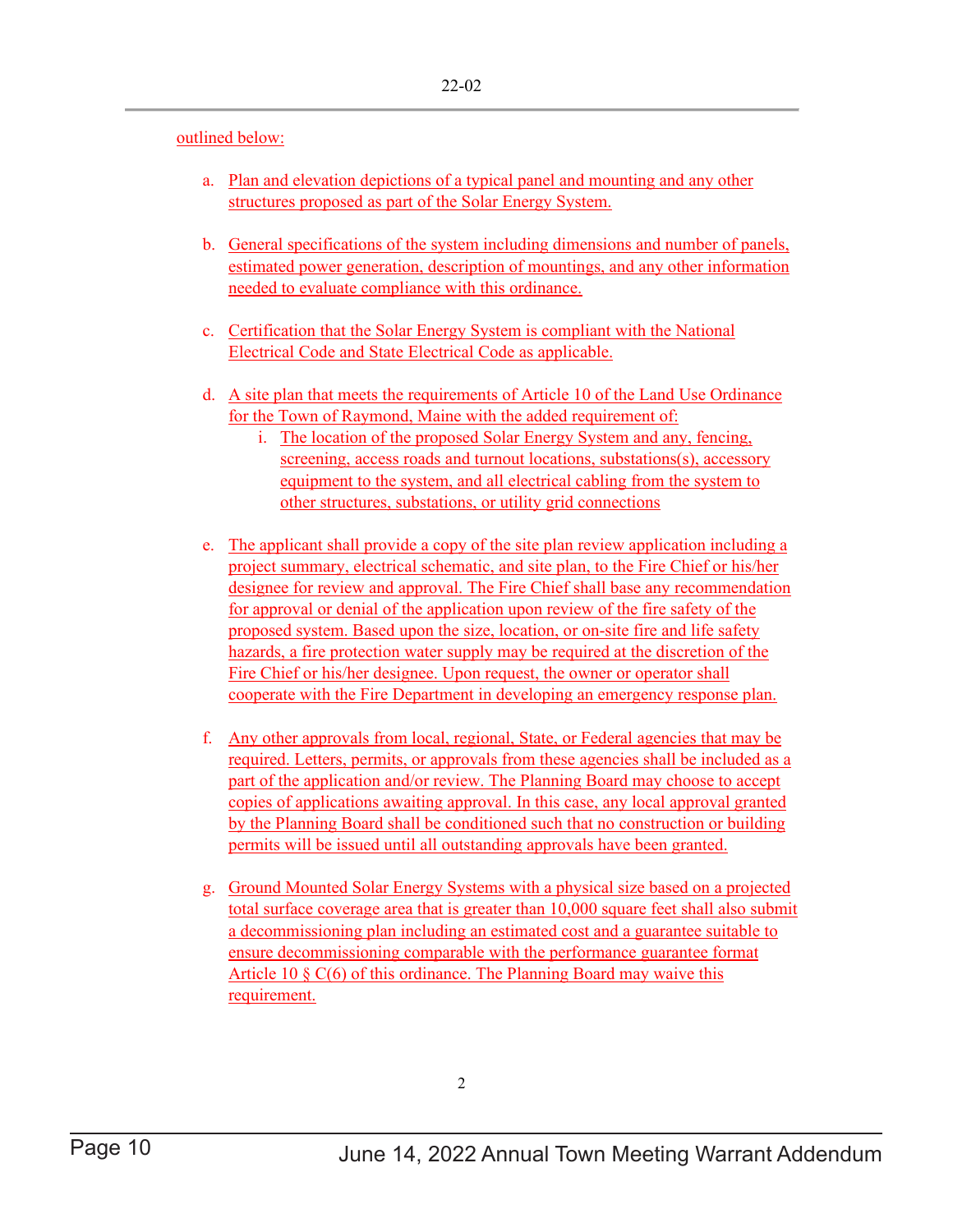### **3. Required Notification**

- a. All Solar Energy Systems located within 2 miles of any public or private aircraft launch locations must notify the airport via certified mail that an application has been submitted to the town. This notification must include the location and size of the proposed system.
- b. All Ground Mounted Solar Energy Systems with a physical size based on a projected total surface coverage area that is greater than 10,000 square feet shall notify abutters in accordance with the requirements of Article 10  $\S$  C(1)(G) Public hearings and notification.
- **4. Visual Impact Assessment -** When necessary, based on the project's overall size, location, surrounding uses, or other characteristics of the proposed use or site, the Planning Board may require the submittal of a Visual Impact Assessment. The study shall be prepared by a Maine licensed landscape architect or other professionals with experience with visual impact assessments. The Visual Impact Assessment shall at a minimum include the following elements:
	- a. A visual description of the project covering all physical elements that may be visible from public viewpoints.
	- b. Identification and characterization of publicly accessible scenic resources near, or potentially impacted, by the proposed project. This should include any resources of local, state, or national significance.
	- c. Determination of the type and extent of any impact on the identified scenic or historic resources. If a project is deemed to be visible from a scenic resource the Planning Board may require a visualization of the project from a representative point within the resource.
	- d. Description of any proposed mitigation measures such as berms, landscaping screens, and buffers, or low visibility materials that may be used to minimize potential visual impacts from the project.

### **5. Dimensional Standards**

- a. Height
	- i. Building Mounted Solar Energy Systems shall not be considered as contributing to building height provided that they are erected only to such height as reasonably necessary.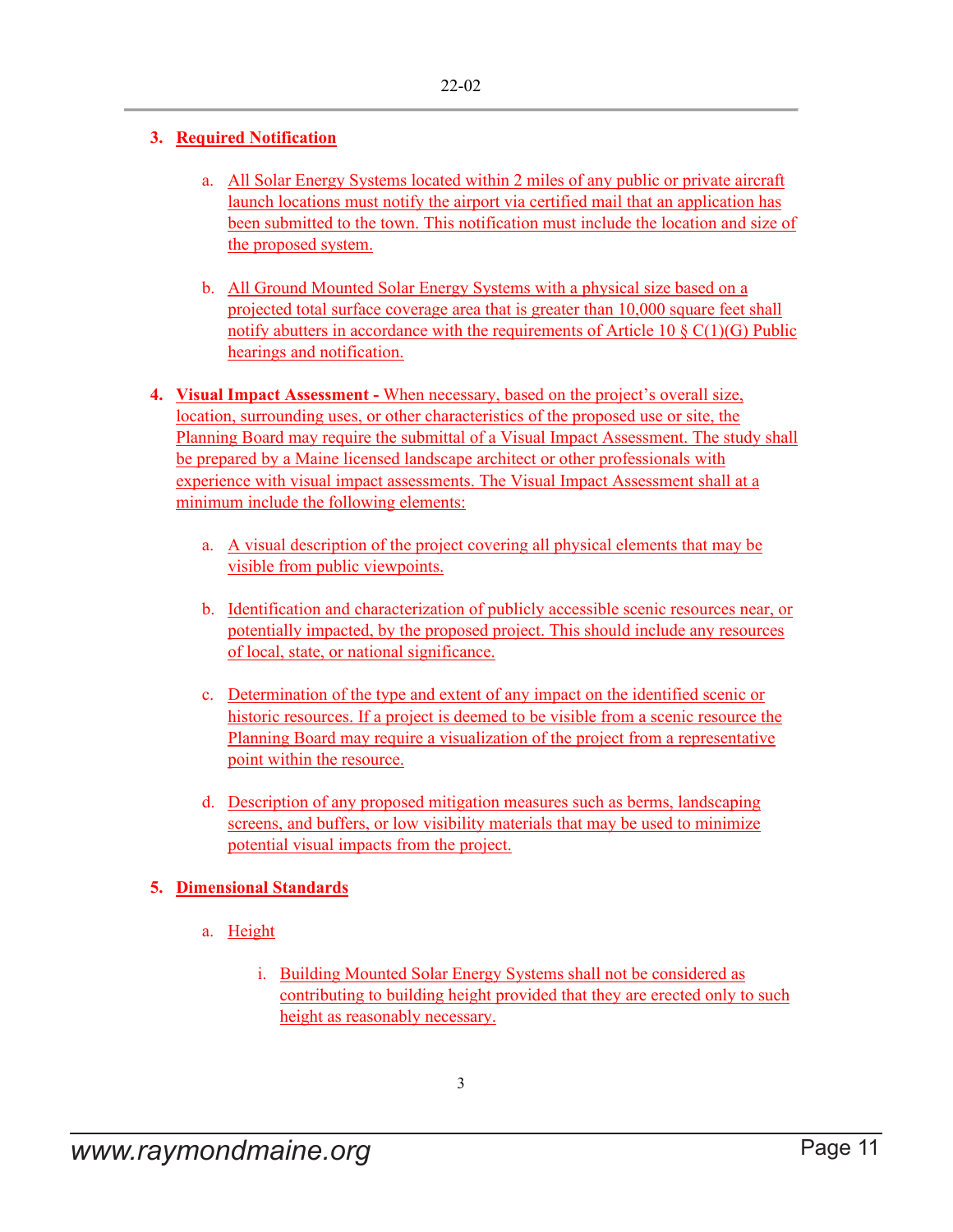- ii. Ground Mounted Solar Energy Systems shall not exceed the maximum building height restrictions for the zone in which they are located.
- b. Setbacks Solar Energy Systems shall meet the structure setbacks of the zone in which they are located except when no other appropriate place on the site exists for the Solar Energy System to operate as determined by the Planning Board. If no other appropriate location on the site for the system exists setbacks shall be:
	- i. Setbacks of 5 feet from a side or rear lot line shared with a right of way or utility corridor provided the system will not impact visibility along a travel way or;
	- ii. Half the required setback in that zone
- c. Impervious Surface Ratio All structures, roads, and other impervious surfaces associated with a Solar Energy System shall count towards the maximum Impervious Surface Ratios of the zone in which the system is located. Building Mounted Solar Energy panels do not change the impervious surface of the building to which they are attached. Ground Mounted Solar Panels will not be considered impervious surfaces provided that they meet the following criteria:
	- i. Panels must be positioned to allow water to run off their surfaces.
	- ii. Soil with adequate vegetative cover must be maintained under and around the panels.
	- iii. The area around the panels must be adequate to ensure proper vegetative growth under and around the panels.

### **6. Other Standards**

- a. A licensed electrician shall connect Solar Energy Systems to transmission lines, electrical equipment, or any residence or other structure to which power is being provided.
- b. Solar Energy Systems must meet all applicable Building and Fire Codes.
- c. Solar panels are designed to absorb (not reflect) sunlight; and, as such, solar panels are generally less reflective than other varnished or glass exterior housing pieces. However, Solar Energy System design and placement should be prioritized to minimize or negate any solar glare onto nearby properties, roadways, or flight paths to the extent practical.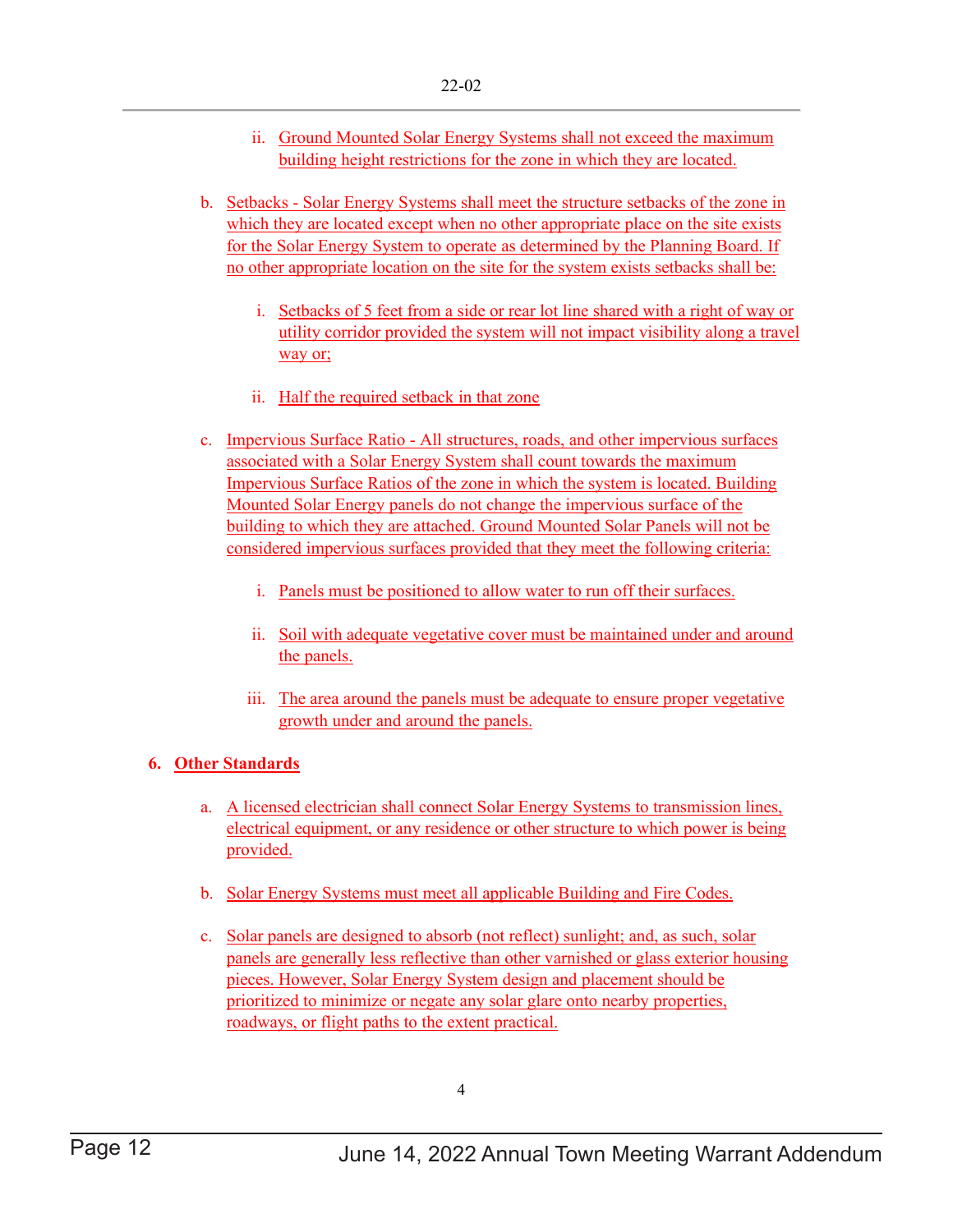- d. Exterior lighting shall be limited to fully shielded or cutoff style fixtures, so as not to contribute to light pollution, sky glow, and glare.
- e. For Ground Mounted Solar Energy Systems, all on-site electrical wires connecting the system to other structures or to utility connections shall be installed underground except for 'tie-ins' to public utility company transmission poles, towers, and lines. This standard may be modified by the Planning Board during site plan review if the project terrain is determined to be unsuitable due to reasons of need such as excessive excavation, grading, or similar factors.
- f. For Ground Mounted Solar Energy Systems all means of shutting down the system shall be clearly marked. The owner or operator shall provide to the Code Enforcement Officer and the Fire Department the name and contact information of a responsible person for public inquiries throughout the life of the installation. The owner or operator shall cooperate with the Fire Department to ensure there is safe emergency access to the site.

### **7. Decommissioning and Abandonment**

- a. A Ground Mounted Solar Energy System with a physical size based on a projected total surface coverage area that is greater than 10,000 square feet, that has reached the end of its useful life or has been abandoned consistent with this ordinance shall be removed. The owner or operator shall physically remove the installation no more than 180 days after the date of discontinued operations. The owner or operator shall notify the Code Enforcement Officer by certified mail of the proposed date of discontinued operations and plans for removal. The Code Enforcement Officer may grant a one-time extension of up to an additional 180 days at the request of the owner or operator of the system.
- b. Decommissioning shall consist of:
	- i. Physical removal of all Solar Energy Systems, structures, equipment, security barriers, and transmission lines from the site that will not be used by other approved uses on the site.
	- ii. Disposal of all solid and hazardous waste in accordance with local, state, and federal waste disposal regulations.
	- iii. Stabilization and/or re-vegetation of the site as necessary to minimize erosion. The Code Enforcement Officer may allow the owner or operator to leave landscaping or designated below-grade foundations in order to minimize erosion and disruption to vegetation.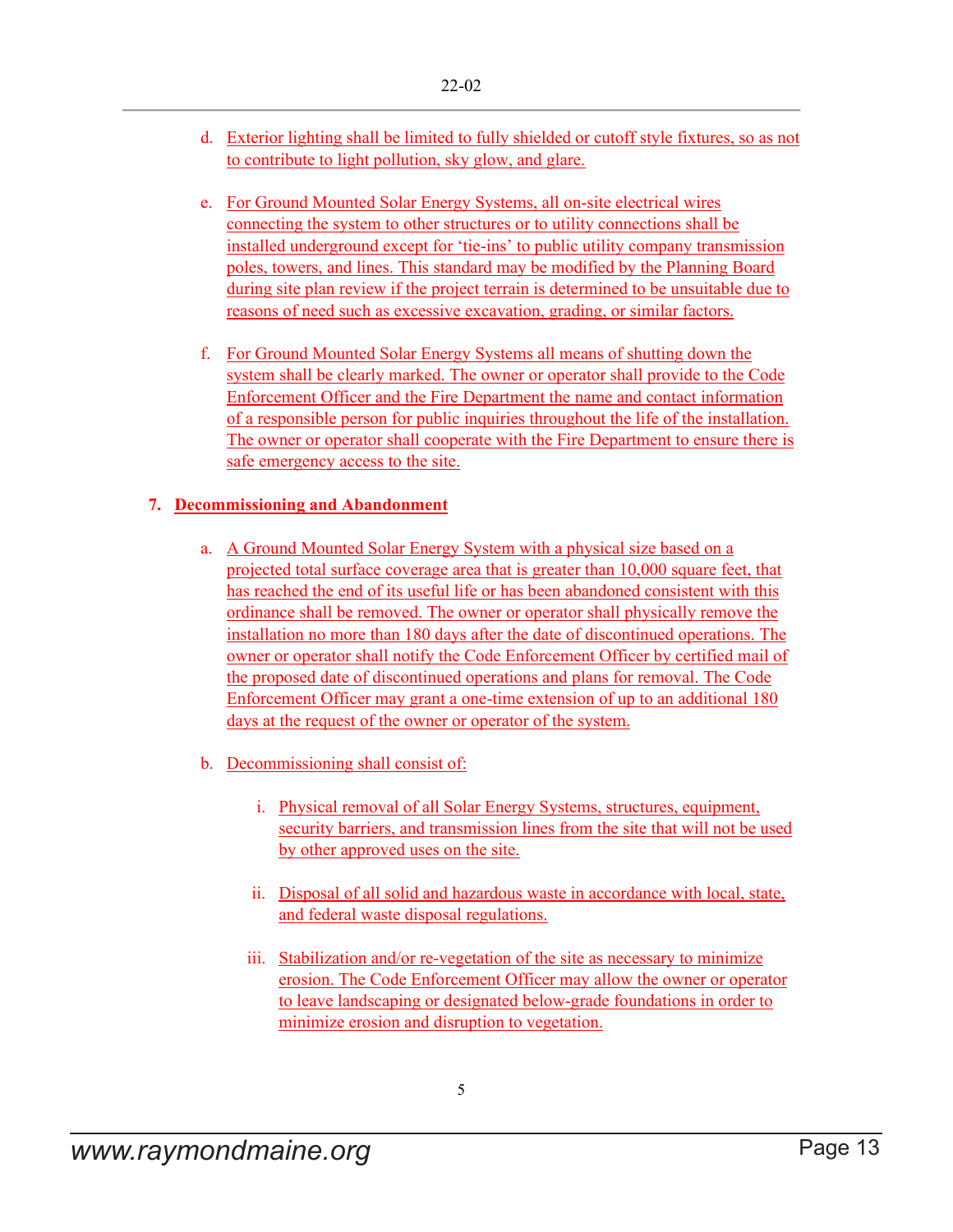- c. A Ground Mounted Solar Energy System with a physical size based on a projected total surface coverage area that is greater than 10,000 square feet shall be considered abandoned when it fails to operate for more than one year. The Planning Board may extend this initial period for an additional twenty-four (24) months at the request of the owner of the system and with the consent of the landowner and/or operator, if different from the system owner.
- d. Unless waived by the Planning Board as allowed under Article 10  $\S$  C(6), an applicant for Site Plan Review of a Ground Mounted Solar Energy System with a physical size based on a projected total surface coverage area that is greater than 10,000 square feet shall submit a method for ensuring the decommissioning of the system. This may take one of the following forms:
	- i. A performance guarantee in the amount of 125% of the expected decommissioning costs, including inflation over the expected life of the system, in the form of a certified check payable to the Town of Raymond, a performance bond running to the Town of Raymond, an irrevocable letter of credit in the name of the Town of Raymond, or some other form of surety that is acceptable to the Town Manager.
	- ii. A binding, contractual guarantee such as in a lease agreement between a system owner and landowner which requires that the Solar Energy System be decommissioned in accordance with this ordinance and identifies a party responsible for the decommissioning.
	- iii. Other legally enforceable agreements acceptable to the Planning Board.
- e. If the owner or operator of the Solar Energy System fails to remove the installation in accordance with the requirements of this section within 180 days of abandonment or the proposed date of decommissioning as approved by the Code Enforcement Officer, the Town retains the right to use the performance guarantee or other available means to cause an abandoned, hazardous, or decommissioned Ground Mounted Solar Energy System to be removed.

### **LAND USE ORDINANCE**

ARTICLE 12 – APPLICABILITY AND DEFINITION OF TERMS USED IN THIS **ORDINANCE** 

**Solar Energy System** – A device or structural design feature principally used to capture solar energy and convert it to electrical or thermal power. A Solar Energy System consists of one or more free-standing ground-mounted, or building-mounted, solar arrays or modules, or solarrelated equipment.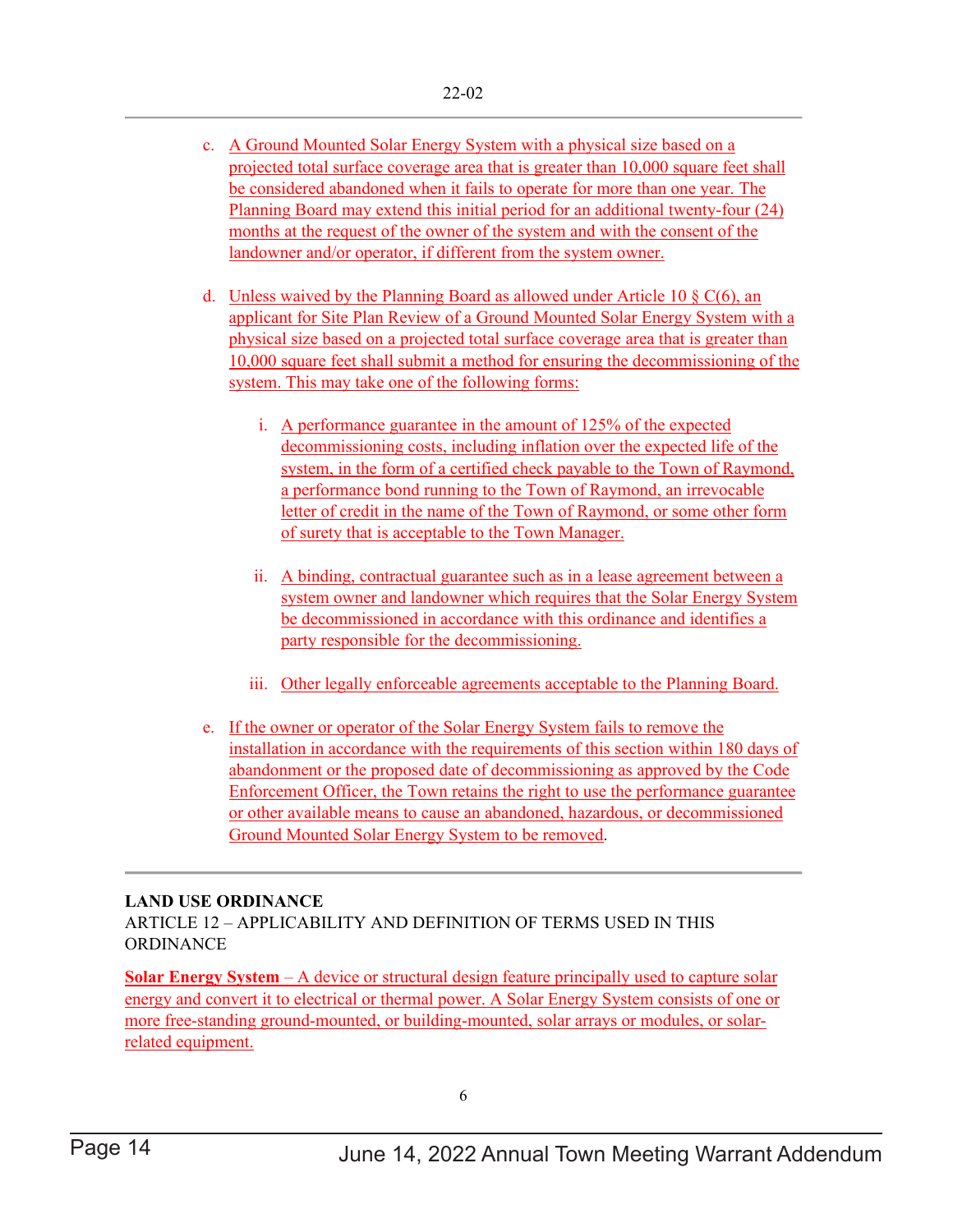**Solar Energy System, Ground-Mounted** – A Solar Energy System that is structurally mounted to the ground and is not attached to a permitted building.

**Solar Energy System, Building-Mounted** – A Solar Energy System that is mounted to the roof or sides of a building.

### **SHORELAND ZONING PROVISIONS**

SECTION 17 – DEFINITIONS

**Solar Energy System** – A device or structural design feature principally used to capture solar energy and convert it to electrical or thermal power. A Solar Energy System consists of one or more free-standing ground-mounted, or building-mounted, solar arrays or modules, or solarrelated equipment.

**Solar Energy System, Ground-Mounted** – A Solar Energy System that is structurally mounted to the ground and is not attached to a permitted building.

**Solar Energy System, Building-Mounted** – A Solar Energy System that is mounted to the roof or sides of a building.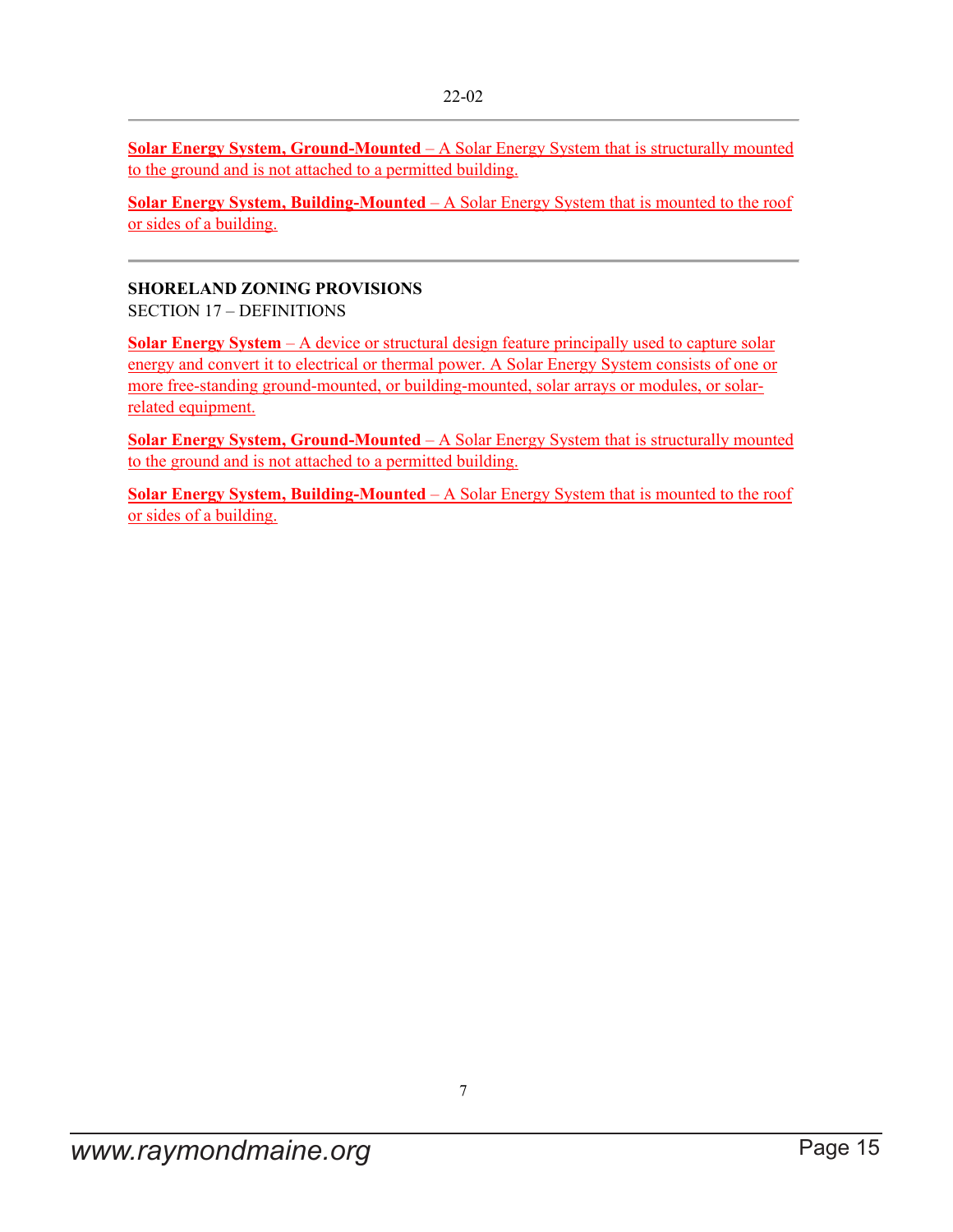## <span id="page-15-0"></span>Addendum 4 - Definition of Outdoor Sales & Service

### 22-03

### PROPOSED AMENDMENT OF

#### *The*

### **LAND USE ORDINANCE FOR THE TOWN OF RAYMOND, MAINE**

#### ARTICLE 12 – APPLICABILITY AND DEFINITION OF TERMS USED IN THIS ORDINANCE

#### &

#### ARTICLE 9(A) – CONDITIONAL USES

**Summary of Changes:** Article 9, Section A(3) indicates that a conditional use being applied for will not generate noise, vibrations, fumes, odors, dust, or glare which are detectable at the lot boundaries, and all aspects of the conditional use will be carried on within the structure;

The conditional use of "outdoor sales and service" found in Article 4, Section F(3) for the Commercial District does not have a definition in the ordinance. The proposed amendment will define "outdoor sales and service" and update the ordinance to allow condition uses outside of a structure.

The proposed text is shown in red with an underline and revised or removed language is shown in red with a strikethrough.

### **LAND USE ORDINANCE**

#### **Article 12 – Applicability and Definition of Terms Used in this Ordinance**

**Outdoor Sales and Service:** The regular display by a retailer of stock-in-trade outside of an enclosed structure. The term includes, but is not necessarily limited to, businesses that involve an outside parking or display area for the sale of cars, trucks, motorcycles, campers, farm equipment, recreational vehicles, boats, boat trailers, aquatic recreational vehicles and equipment, or mobile homes; businesses involved in the outdoor sale of used merchandise, other than at flea markets, which is separately defined; and similar outdoor sales activities. For purposes of this chapter, the serving of food by an eating and drinking place at outside tables shall not constitute outdoor sales.

### **LAND USE ORDINANCE Article 9 - Minimum Standards A. Conditional Uses**

The Board of Appeals shall approve, deny, or approve with conditions all applications for a conditional use permit. The applicant shall have the burden of proving that his/her application is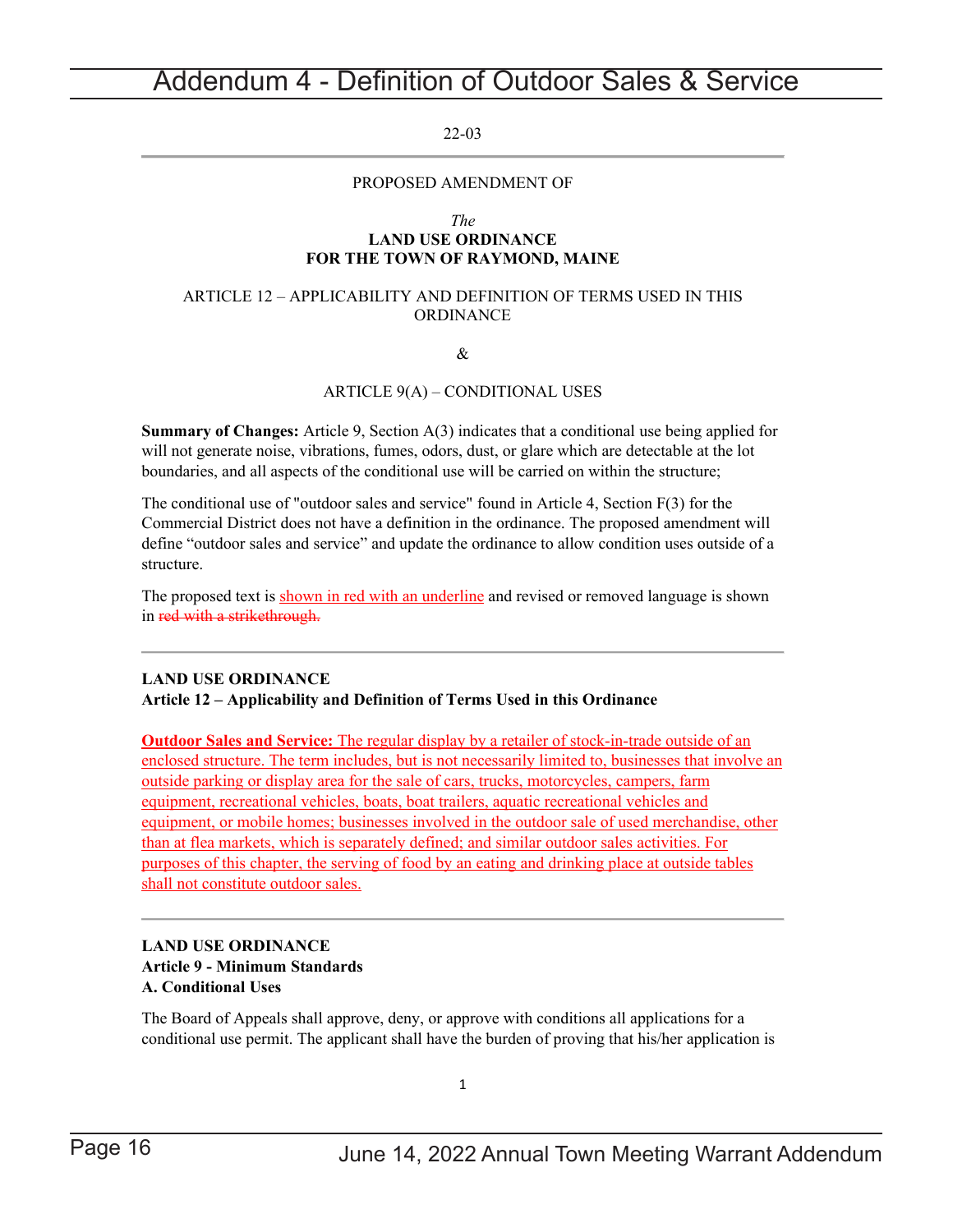in compliance with the requirements of this Ordinance. After the submission of a complete application, the Board of Appeals shall approve an application or approve it with conditions if it makes a positive finding based on the information presented that the proposed use:

- 1. Will not depart from the general purpose and intent of the Ordinance, nor from the Town's Comprehensive Plan;
- 2. Will be compatible with permitted uses within the zone as determined by population; density; design; scale and bulk of any proposed new structures; and intensity of use;
- 3. Will not generate noise, vibrations, fumes, odors, dust, or glare which are detectable at the lot boundaries, and all aspects of the conditional use will be carried on within the structure; Outdoor Sales and Service may take place outside of a structure as long as all other applicable sections of the ordinance can be met, and the use does not generate noise, vibrations, fumes, odors, dust, or glare which are detectable at the lot boundaries.
- 4. Will not cause water pollution, sedimentation, erosion, contaminate any water supply, nor reduce the capacity of the land to hold water, so that a dangerous or unhealthy condition may result;
- 5. Will not adversely impact any deer wintering area or other important plant or wildlife habitat or scenic areas such as views of Sebago Lake or mountains from public places;
- 6. Will not deny light and air to surrounding properties;
- 7. Will not depreciate the economic value of surrounding properties;
- 8. Will have sufficient potable water available for its needs;
- 9. Will not create a hazard to either pedestrian or vehicular traffic on the roads and sidewalks serving the proposed use as determined by the size and condition of such roads and sidewalks, lighting, drainage, intensity of use by both pedestrians and also vehicles, and the visibility afforded to pedestrians and the operators of motor vehicles;
- 10. Will not overburden police, fire, and rescue services, as determined by response time, accessibility to the site of the proposed use, and numbers and types of emergency personnel and equipment presently serving the community. All conditional use applications shall be reviewed and approved by the Fire Rescue Department for compliance with all applicable Fire and Life Safety Codes and Ordinances.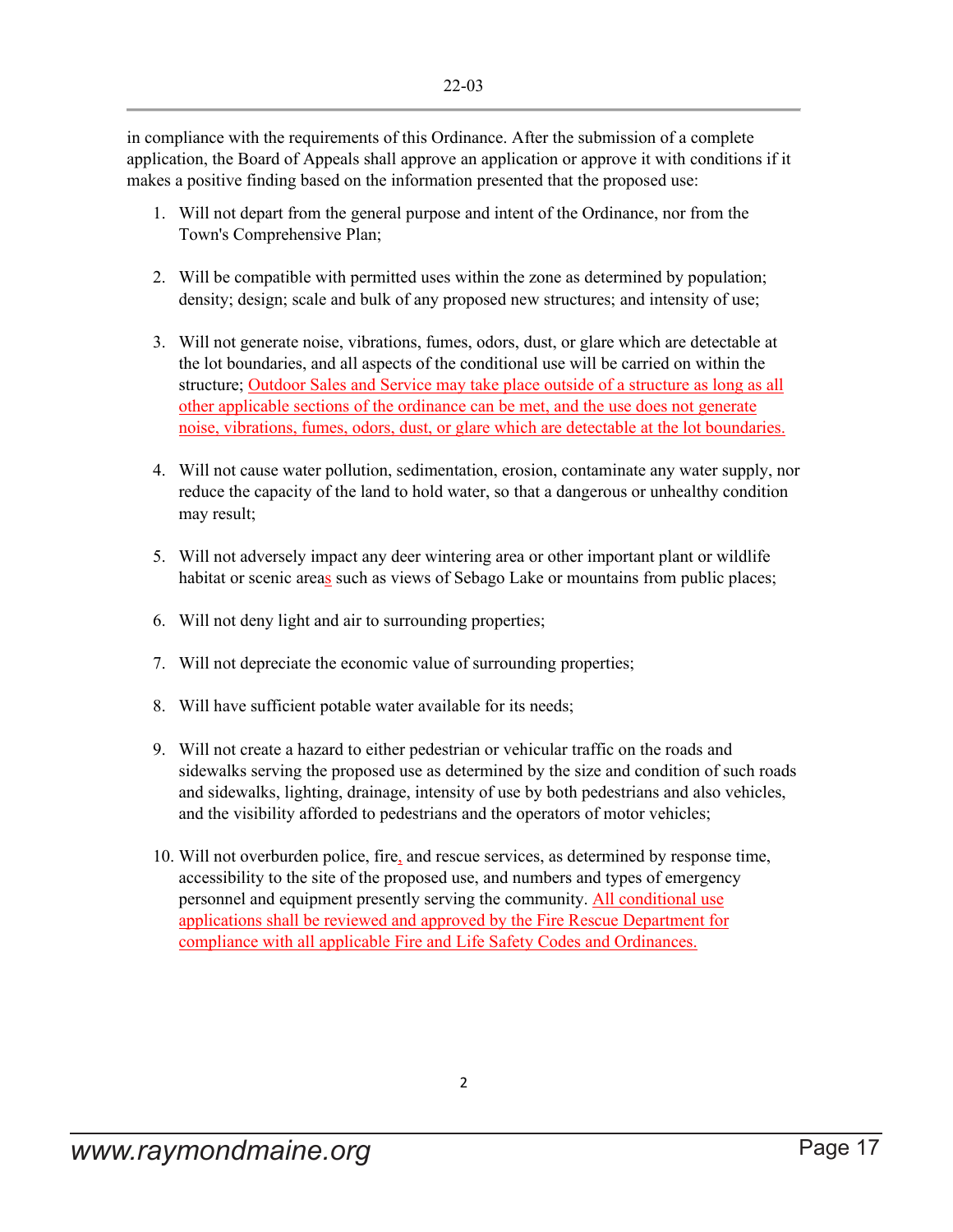## <span id="page-17-0"></span>Addendum 5 - Correct Inconsistent Definitions

#### 22-04

### PROPOSED AMENDMENT OF

#### *The*

### **LAND USE ORDINANCE FOR THE TOWN OF RAYMOND, MAINE**

#### ARTICLE 12 – APPLICABILITY AND DEFINITION OF TERMS USED IN THIS ORDINANCE

&

#### *The* **SHORELAND ZONING PROVISIONS FOR THE TOWN OF RAYMOND, MAINE**

### SECTION 17 – DEFINITIONS

&

#### *The* **SUBDIVISION REGULATIONS FOR THE TOWN OF RAYMOND, MAINE**

### ARTICLE 3 – DEFINITIONS

**Summary of Changes:** This amendment to the Land Use Ordinance, Shoreland Zoning Provisions, and Subdivision Regulations, would match the definition for structure and setback, or similar definitions, across all documents to avoid any inconsistencies.

The proposed text is shown in red with an underline, and revised or removed language is shown in red with a strikethrough.

**LAND USE ORDINANCE** ARTICLE 12 – APPLICABILITY AND DEFINITION OF TERMS USED IN THIS ORDINANCE

**Accessory Structure –** See structure.

**Accessory Use or Structure -** A use or structure which is incidental and subordinate to the principal use or structure. Accessory uses, when aggregated, shall not subordinate the principal use of the lot. [Amended 06/03/15]

**Building -** Any structure having a roof supported by columns or walls and intended for the shelter, housing, or enclosure of persons, animals, or chattel. See also "Structure."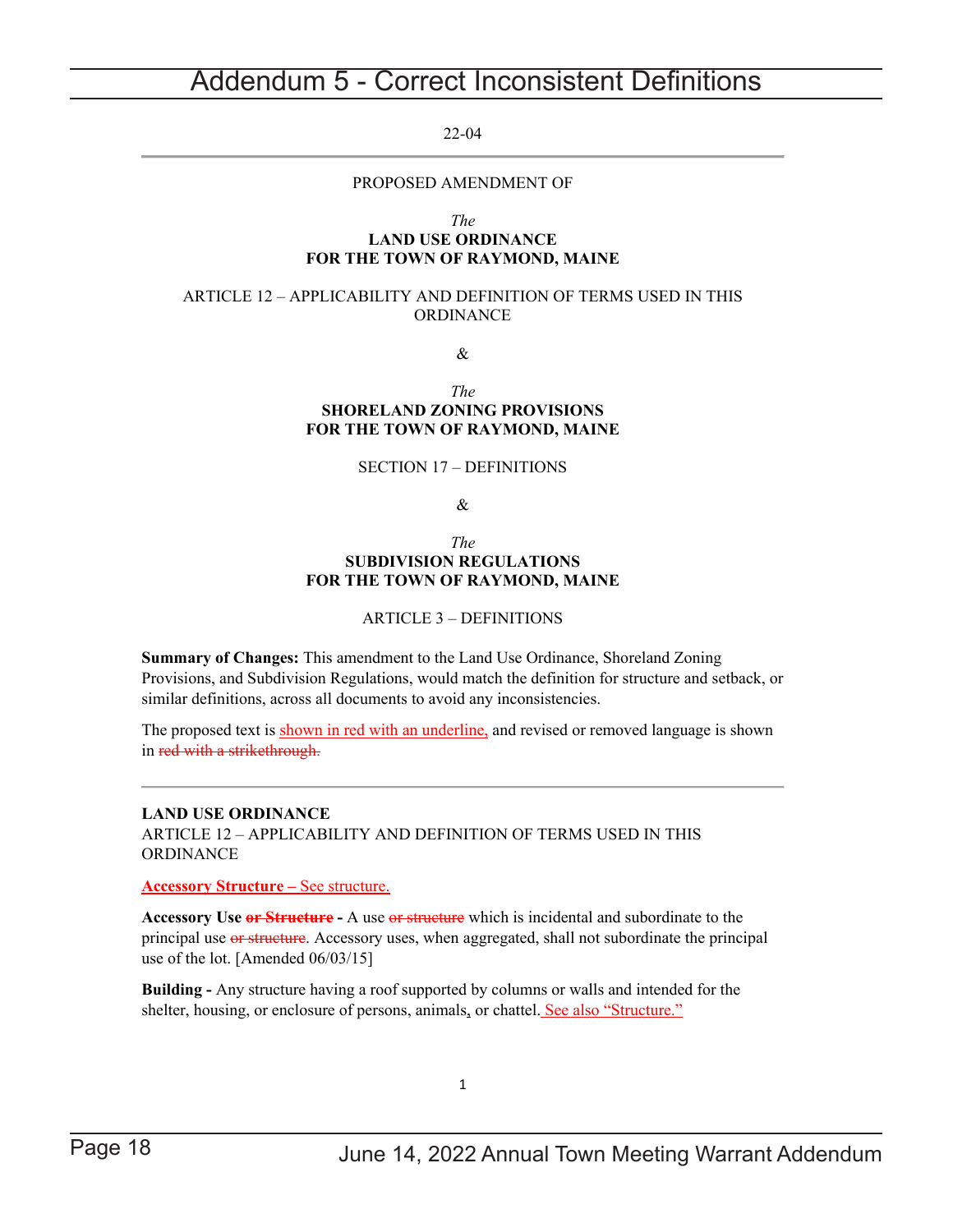### **Corner Lot -** A lot situated at the intersection of two (2) streets/roads.

**Lot Frontage -** The distance along the front lot lines of a lot, or in the case of an irregular or curved front lot line, the distance along an imaginary straight line connecting the two (2) ends of the front lot line; or in the case of a back lot the frontage shall be measured as described in the definition of Back Lot Driveway and in Article 9 Section T.3 of the Land Use Ordinance. ThatThe side of a lot facing a major public water body shall be known as the waterfront, and the side or sides facing a street shall be known as the street front. For corner lots, or lots abutting a street/road on two (2) or more sides, the front of the lot shall be the property line on the street/road for which the lot will have its driveway or access.

### **Principal Structure** – See structure.

**Setback -** A line that is a required minimum distance from any lot line or right of way line that establishes the area within which principal and accessory buildings or structures must be erected or placed. Setbacks are measured from the nearest horizontal distance from lot lines, right-ofway lines, the normal high-water line of a water body or tributary stream, and the upland edge of a wetland, to the nearest part of a structure, road, parking space, or other regulated object or area.

**Setback, front** - A line that is a required minimum distance from any front lot line or right of way line used as lot frontage and the nearest part of a structure, or other regulated object or area. For corner lots, the front setback shall apply to any lot line abutting a street or road.

**Structure -** Anything built for the support, shelter, or enclosure of persons, animals, goods, or property of any kind-, together with anything constructed or erected with a fixed location on or in the ground, exclusive of vegetation, boundary walls four feet (4') or less in height, fences, mailboxes, lampposts, birdhouses, doghouses, tree houses designed for children's use, bus shelters, subsurface wastewater disposal systems as defined in Title 30-A, § 4201, subsection 5, geothermal heat exchange wells as defined in Title 32, § 4700-E, subsection 3-C, wells or water wells as defined in Title 32, § 4700-E, subsection 8, or other similar construction. The term includes but is not limited to structures temporarily or permanently located, such as decks, carports, satellite dishes, communications systems, ground-mounted solar energy systems, antennas, pools, etc. For the purpose of this Ordinance, fences and structures such as doghouses, tree houses designed for children's use and bus shelters shall not be considered structures. Antennas shall be considered structures. Utility poles shall be considered structures. Utility poles, wiring, and the aerial equipment normally associated with service drops, including guy wires and guy anchors, shall not be considered structures, for the purpose of however, they must meet the minimum required setbacks from the high-water mark of any pond, lake, stream, or river. [Adopted 5/16/87]

Structure Terms:

- 1. Principal Structure The structure in which the primary use of the lot is conducted.
- 2. Accessory Structure A structure of a nature customarily incidental or subordinate to that of the principal structure or the primary use to which the premises are devoted. A deck or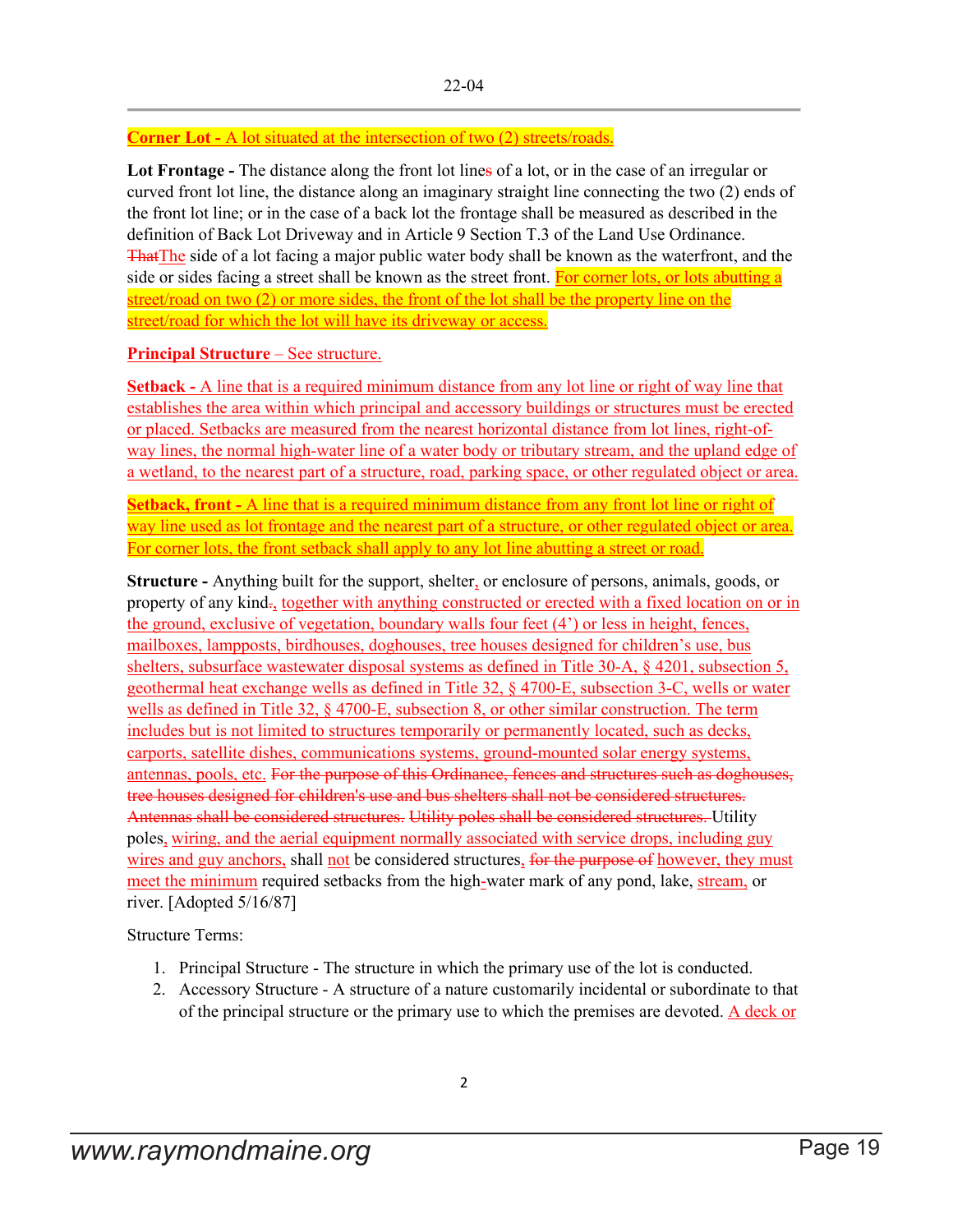similar extension of the principal structure or a garage attached to the principal structure by a roof, or a common wall is considered part of the principal structure.

- 3. Temporary piers, docks, wharves, breakwaters, causeways, marinas and uses projecting into water bodies. Structures that remain in the water for less than seven (7) months in any period of twelve (12) consecutive months.
- 4. Permanent piers, docks, wharves, breakwaters, causeways, marinas and uses projecting into water bodies. Structures that are not removed from the water annually.
- 5. Single-family dwelling A structure containing not more than one (1) dwelling unit. [Adopted 5/16/87]
- 6. Multi-family dwelling A structure containing two (2) or more dwelling units. [Adopted 5/16/87]
- 7. In the Shoreland Zone, Retaining walls that are not necessary for erosion control shall meet the structure setback requirement, except for low retaining walls and associated fill provided all of the conditions of Shoreland Zoning Provisions Section 15  $\S$  B(7) are met.

### **SHORELAND ZONING PROVISIONS**

SECTION 17 – DEFINITIONS

**Accessory structure –** See "Structure."

Accessory **structure or** use - a use or structure which is incidental and subordinate to the principal use or structure. Accessory uses, when aggregated, shall not subordinate the principal use of the lot. A deck or similar extension of the principal structure or a garage attached to the principal structure by a roof or a common wall is considered part of the principal structure.

**Building -** Any structure having a roof supported by columns or walls and intended for the shelter, housing, or enclosure of persons, animals, or chattel. See also "Structure."

**Corner Lot -** A lot situated at the intersection of two (2) streets/roads.

**Lot Frontage -** The distance along the front lot lines of a lot, or in the case of an irregular or curved front lot line, the distance along an imaginary straight line connecting the two (2) ends of the front lot line; or in the case of a back lot the frontage shall be measured as described in the definition of Back Lot Driveway and in Article 9 Section T.3 of the Land Use Ordinance. That The side of a lot facing a major public water body shall be known as the waterfront, and the side or sides facing a street shall be known as the street front. For corner lots, or lots abutting a street/road on two (2) or more sides, the front of the lot shall be the property line on the street/road for which the lot will have its driveway or access.

**Principal structure –** a structure other than one which is used for purposes wholly incidental or accessory to the use of another structure or use on the same lot. See structure.

**Setback** - A line that is a required minimum distance from any lot line or right of way line that establishes the area within which principal and accessory buildings or structures must be erected or placed. Setbacks are measured from the nearest horizontal distance from <u>lot lines, right-of-</u>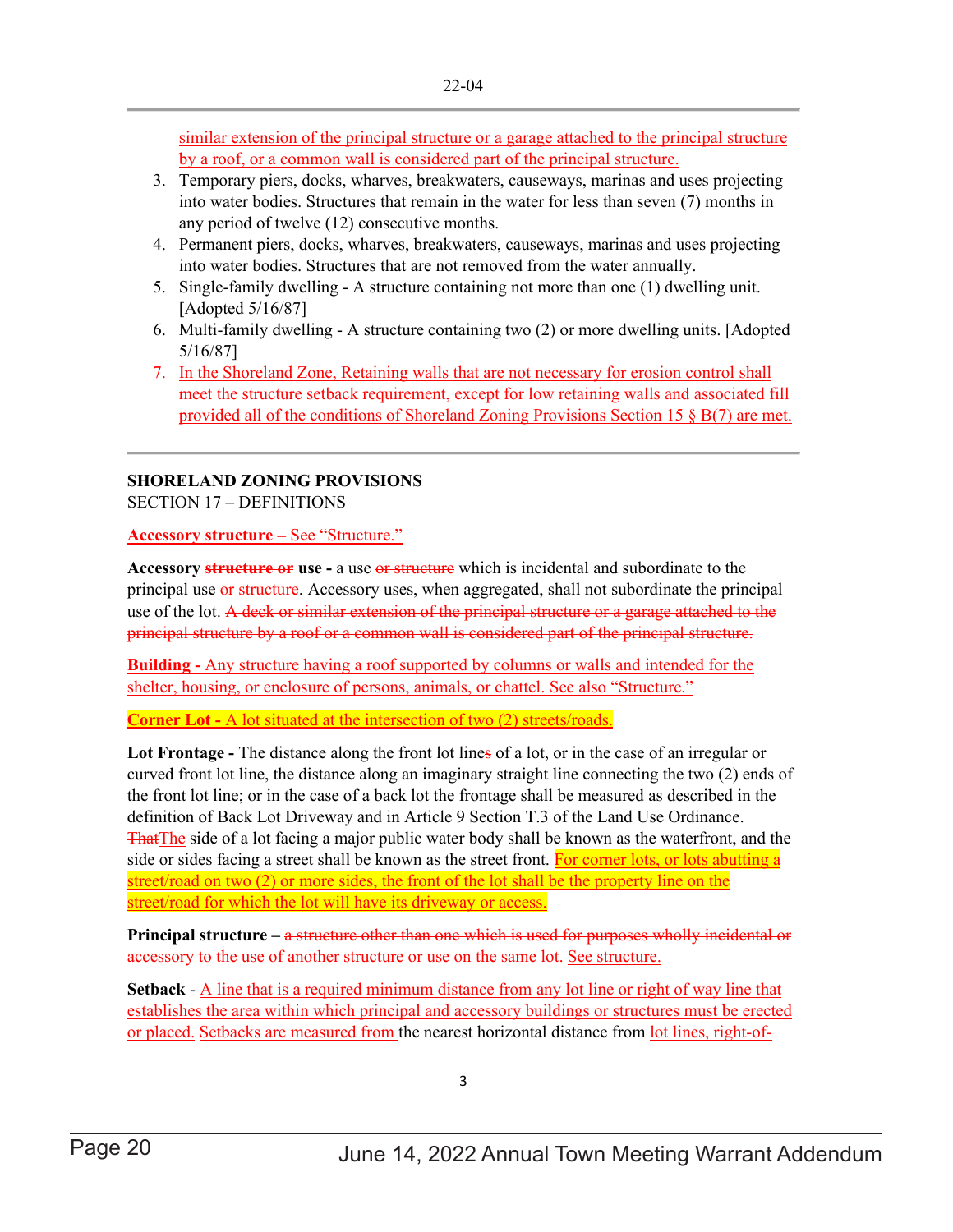way lines, the normal high-water line of a water body or tributary stream, and theor upland edge of a wetland, to the nearest part of a structure, road, parking space, or other regulated object or area.

**Setback, front -** A line that is a required minimum distance from any front lot line or right of way line used as lot frontage and the nearest part of a structure, or other regulated object or area. For corner lots, the front setback shall apply to any lot line abutting a street or road.

**Structure** – Aanything built for the support, shelter, or enclosure of persons, animals, goods, or property of any kind, together with anything constructed or erected with a fixed location on or in the ground, exclusive of vegetation, boundary walls four feet (4') or less in height, fences, mailboxes, lampposts, birdhouses, doghouses, tree houses designed for children's use, bus shelters, subsurface wastewater disposal systems as defined in Title 30-A, § 4201, subsection 5, geothermal heat exchange wells as defined in Title 32, § 4700-E, subsection 3-C, wells or water wells as defined in Title 32, § 4700-E, subsection 8, or other similar construction. The term includes but is not limited to structures temporarily or permanently located, built, constructed or erected for the support, shelter or enclosure of persons, animals, goods or property of any kind, together with anything constructed or erected on or in the ground. The term includes structures temporarily or permanently located, such as decks, carports, patios, and satellite dishes, communication systems, ground-mounted solar energy systems, antennas, pools, etc. Utility poles, wiring, and the aerial equipment normally associated with service drops, including guy wires and guy anchors, shall not be considered structures, however, they must meet the minimum required setbacks from the high-water mark of any pond, lake, stream, or river. Structure does not include fences; poles and wiring and their aerial equipment normally associated with service drops, including guy wires and guy anchors; subsurface wastewater disposal systems as defined in Title 30-A, § 4201, subsection 5; geothermal heat exchange wells as defined in Title 32, § 4700-E, subsection 3-C; or wells or water wells as defined in Title 32, § 4700-E, subsection 8.

### Structure Terms:

- 1. Principal Structure The structure in which the primary use of the lot is conducted.
- 2. Accessory Structure A structure of a nature customarily incidental or subordinate to that of the principal structure or the primary use to which the premises are devoted. A deck or similar extension of the principal structure or a garage attached to the principal structure by a roof, or a common wall is considered part of the principal structure.
- 3. Temporary piers, docks, wharves, breakwaters, causeways, marinas and uses projecting into water bodies. Structures that remain in the water for less than seven (7) months in any period of twelve (12) consecutive months.
- 4. Permanent piers, docks, wharves, breakwaters, causeways, marinas and uses projecting into water bodies. Structures that are not removed from the water annually.
- 5. Single-family dwelling A structure containing not more than one (1) dwelling unit.
- 6. Multi-family dwelling A structure containing two (2) or more dwelling units.
- 7. In the Shoreland Zone, Retaining walls that are not necessary for erosion control shall meet the structure setback requirement, except for low retaining walls and associated fill provided all of the conditions of Shoreland Zoning Provisions Section 15 § B(7) are met.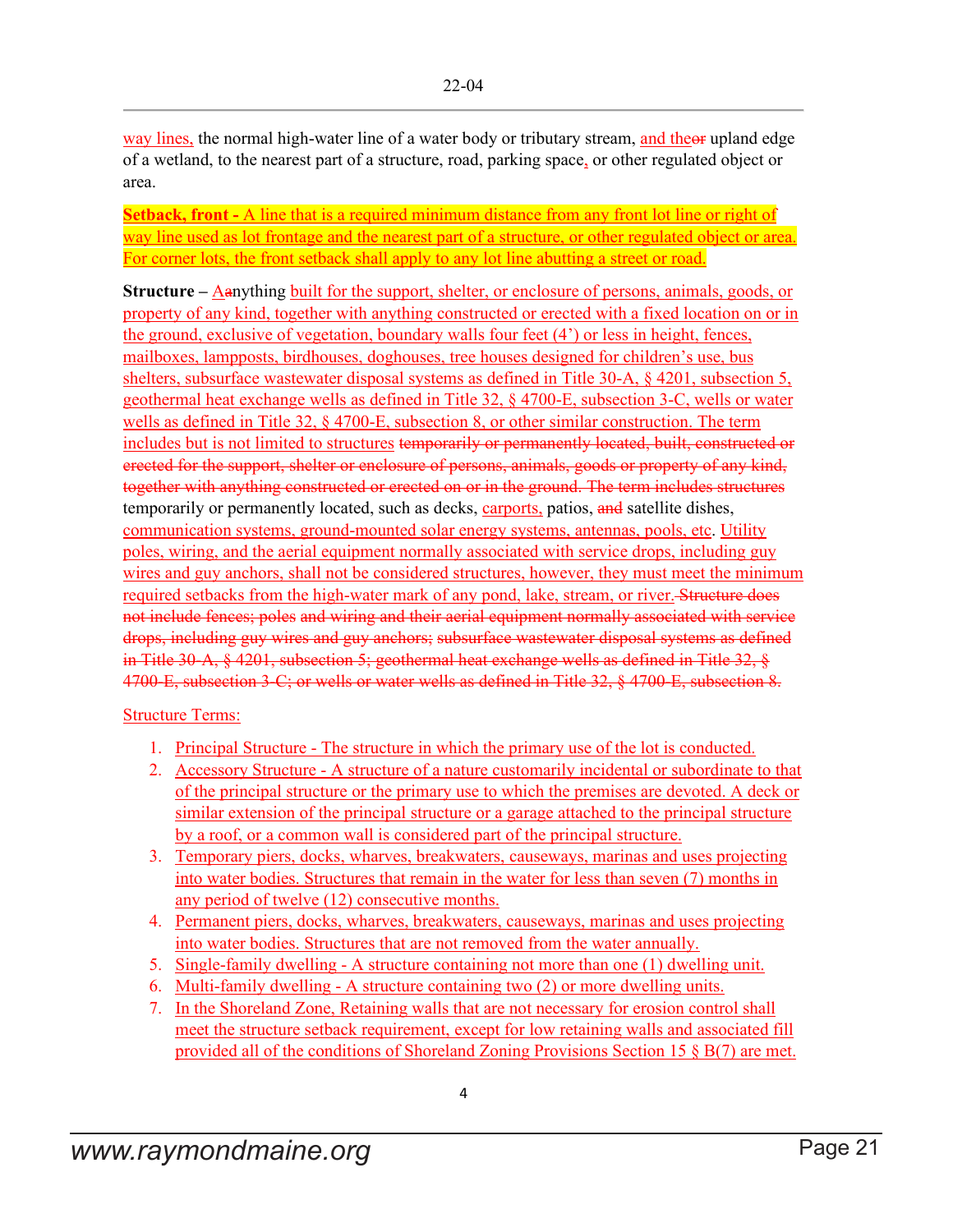### **SUBDIVISION REGULATIONS** ARTICLE 3 – DEFINITIONS

**Structure -** Anything built for the support, shelter or enclosure of persons, animals, goods or property of any kind. For the purposes of this Ordinance, fences and structures such as doghouses, treehouses designed for children's use and bus shelters shall not be considered structures. Antennas shall be considered structures. Anything built for the support, shelter, or enclosure of persons, animals, goods, or property of any kind, together with anything constructed or erected with a fixed location on or in the ground, exclusive of vegetation, boundary walls, fences, mailboxes, lampposts, birdhouses, doghouses, tree houses designed for children's use, bus shelters, subsurface wastewater disposal systems as defined in Title 30-A, § 4201, subsection 5, geothermal heat exchange wells as defined in Title 32, § 4700-E, subsection 3-C, wells or water wells as defined in Title 32, § 4700-E, subsection 8, or other similar construction. The term includes but is not limited to structures temporarily or permanently located, such as decks, carports, patios, and satellite dishes, communication systems, ground-mounted solar energy systems, antennas, pools, etc. Utility poles, wiring, and the aerial equipment normally associated with service drops, including guy wires and guy anchors, shall not be considered structures, however, they must meet the minimum required setbacks from the high-water mark of any pond, lake, stream, or river.

### Structure Terms:

- 1. Principal Structure The structure in which the primary use of the lot is conducted.
- 2. Accessory Structure A structure of a nature customarily incidental or subordinate to that of the principal structure or the primary use to which the premises are devoted. A deck or similar extension of the principal structure or a garage attached to the principal structure by a roof, or a common wall is considered part of the principal structure.
- 3. Temporary piers, docks, wharves, breakwaters, causeways, marinas and uses projecting into water bodies. Structures that remain in the water for less than seven (7) months in any period of twelve (12) consecutive months.
- 4. Permanent piers, docks, wharves, breakwaters, causeways, marinas and uses projecting into water bodies. Structures that are not removed from the water annually.
- 5. Single-family dwelling A structure containing not more than one (1) dwelling unit.
- 6. Multi-family dwelling A structure containing two (2) or more dwelling units.
- 7. In the Shoreland Zone, Retaining walls that are not necessary for erosion control shall meet the structure setback requirement, except for low retaining walls and associated fill provided all of the conditions of Shoreland Zoning Provisions Section 15 § B(7) are met.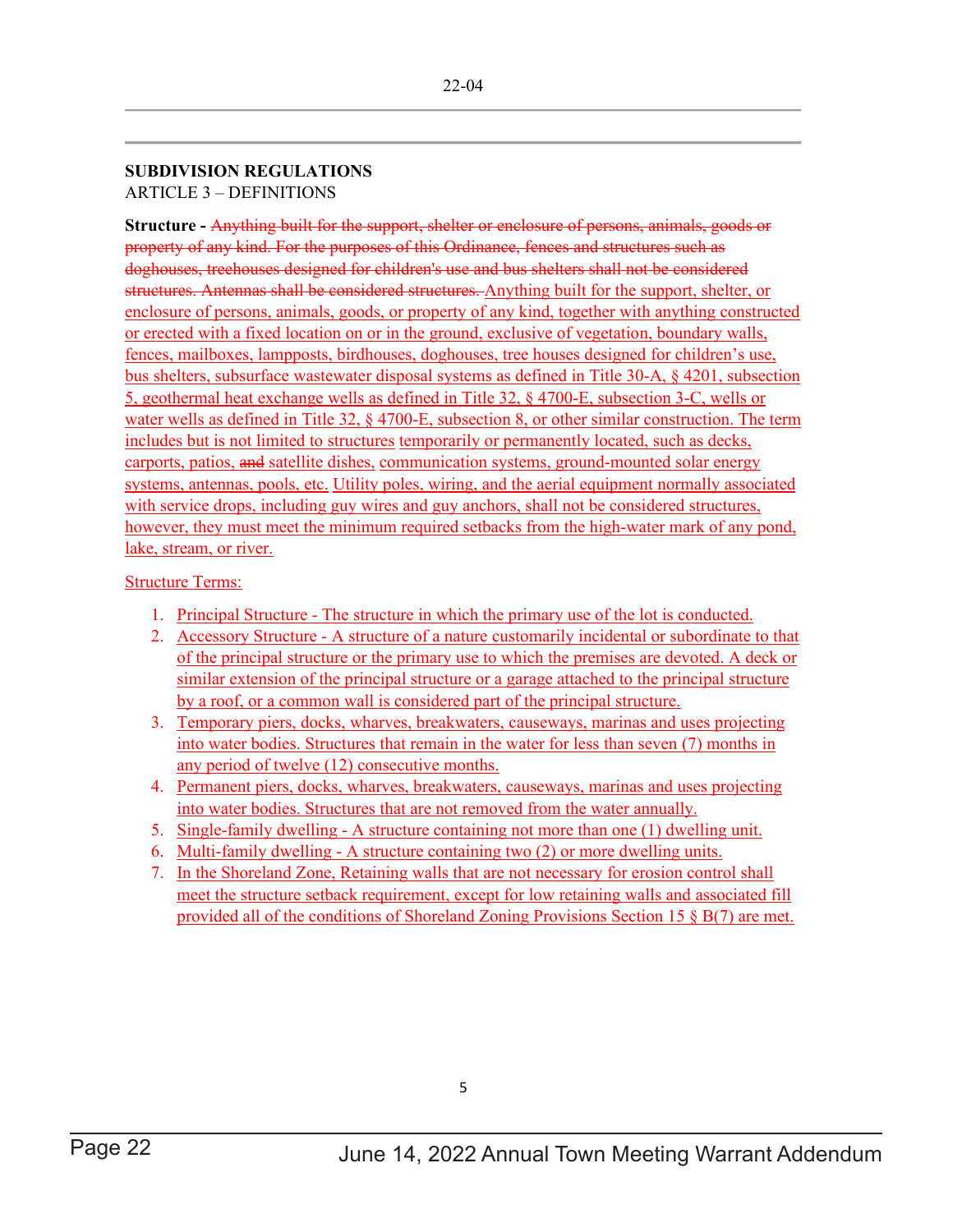## <span id="page-22-0"></span>Addendum 6 - Administrative Correction

22-05

#### PROPOSED AMENDMENT OF

#### *The* **SUBDIVISION REGULATIONS FOR THE TOWN OF RAYMOND, MAINE**

ARTICLE  $10 - 3(B)(5) & (6)$ 

**Summary of Changes:** This amendment to the Subdivision Regulations would correct an error in the ordinance that creates confusion as to which subsection a twenty-five (25) unit subdivision would need to adhere to.

The proposed text is shown in red with an underline and revised or removed language is shown in red with a strikethrough.

### **SUBDIVISION REGULATIONS**

ARTICLE 10(3)(B) – LAYOUT

- 5) Single-family subdivisions, including single-family open space subdivisions, containing a maximum of fourteen (14) lots may have one dead-end cul-de-sac street, up to 1,000 feet in length, connecting with existing public streets or streets on an approved subdivision plan for which a bond has been filed. Multi-family subdivisions containing more than four (4) units but less than twenty-five (25) dwelling units may have one dead-end culde-sac street, up to 1,000 feet in length, connecting with existing public streets or streets on an approved subdivision plan for which a bond has been filed. If two entrances into a multi-family subdivision with twenty-four (24) units or less is planned, such entrances shall meet the spacing requirements set forth in Article 10, Section 3.B.6 of this Ordinance.
- 6) Single-family subdivisions including single-family open space subdivisions, containing fifteen  $(15)$  lots or more and multi-family subdivisions containing more than twenty-five (25) or more dwelling units shall have at least two street connections with existing public streets or streets on an approved subdivision plan for which a bond has been filed. The above-referenced street connections shall connect within the subdivision. Entrances onto existing or proposed collector streets shall be a minimum distance apart of 400 feet. Entrances onto existing or proposed arterial streets shall be a minimum distance apart of 1,000 feet.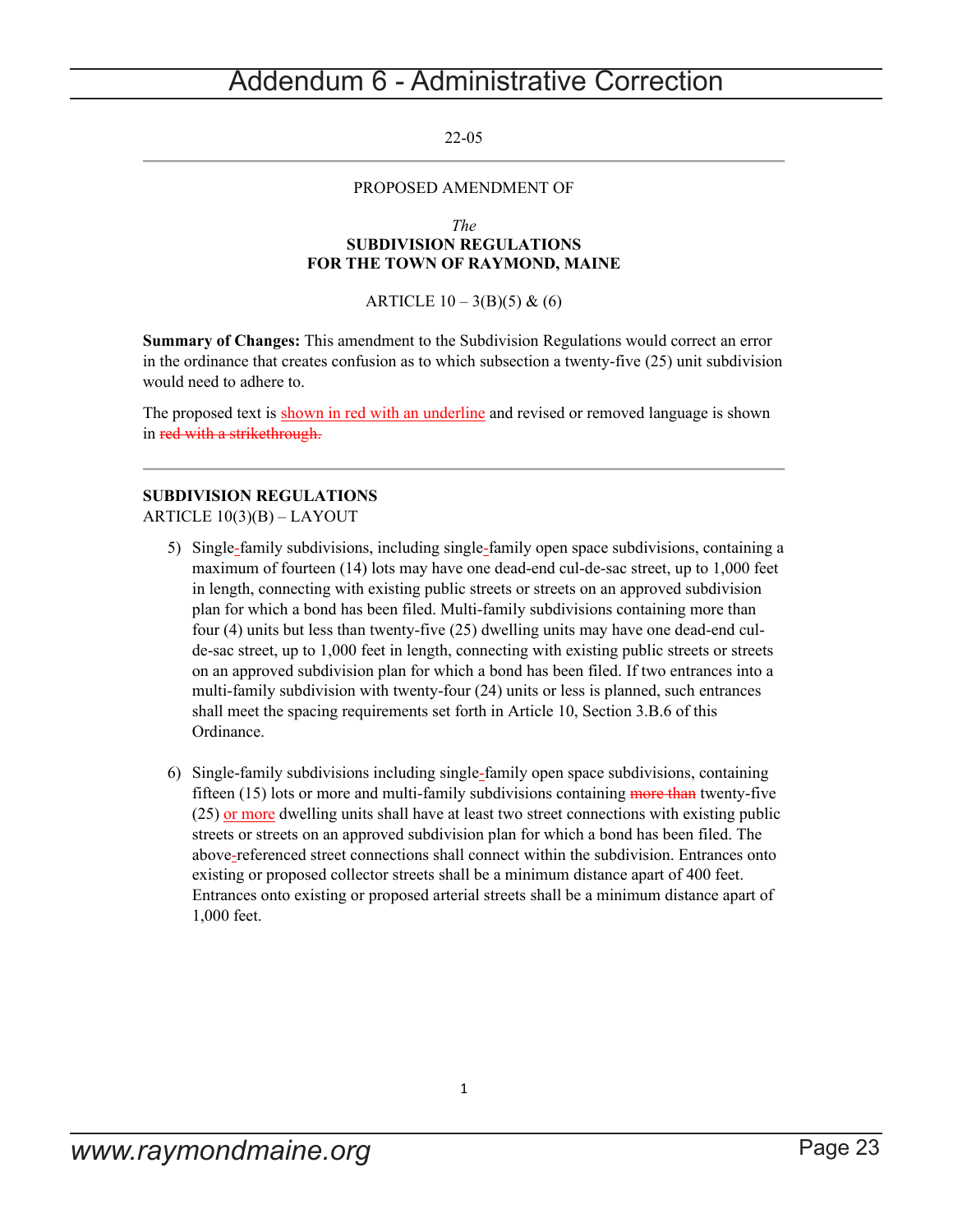## <span id="page-23-0"></span>Addendum 7 - Solar Energy Systems & Outdoor Storage

22-06

#### PROPOSED AMENDMENT OF

*The*

### **LAND USE ORDINANCE FOR THE TOWN OF RAYMOND, MAINE**

#### ARTICLE 4

 $\mathcal{R}$ 

#### *The* **SHORELAND ZONING PROVISIONS FOR THE TOWN OF RAYMOND, MAINE**

#### SECTION 14

**Summary of Changes:** This proposed amendment would allow newly defined uses, Solar Energy Systems, and Outdoor Storage, within certain districts in town.

The proposed text is shown in red with an underline and revised or removed language is shown in red with a strikethrough.

### **LAND USE ORDINANCE**

ARTICLE 4 - DISTRICT REGULATIONS

#### **A. Village Residential District (VR) [Amended 5/21/05]**

1. Intent. To provide housing in a compact residential area. The areas encompassed in this district are to be of an urban nature with neighborhood shopping services and facilities to be provided within the district. The district is established to combine the convenience of urban life with the physical amenities of a rural environment. Toward the achievement of these purposes, the following minimum standards are established:

#### 2. Permitted Uses

- a. One-family dwelling to include modular homes (Type 2 manufactured homes) [Amended 5/21/05]
- b. Duplex [Adopted 5/21/05]
- c. Multi-family dwelling
- d. Schools
- e. Churches
- f. Public buildings and facilities
- g. Agriculture excepting commercial poultry and piggery operations
- h. Accessory uses and buildings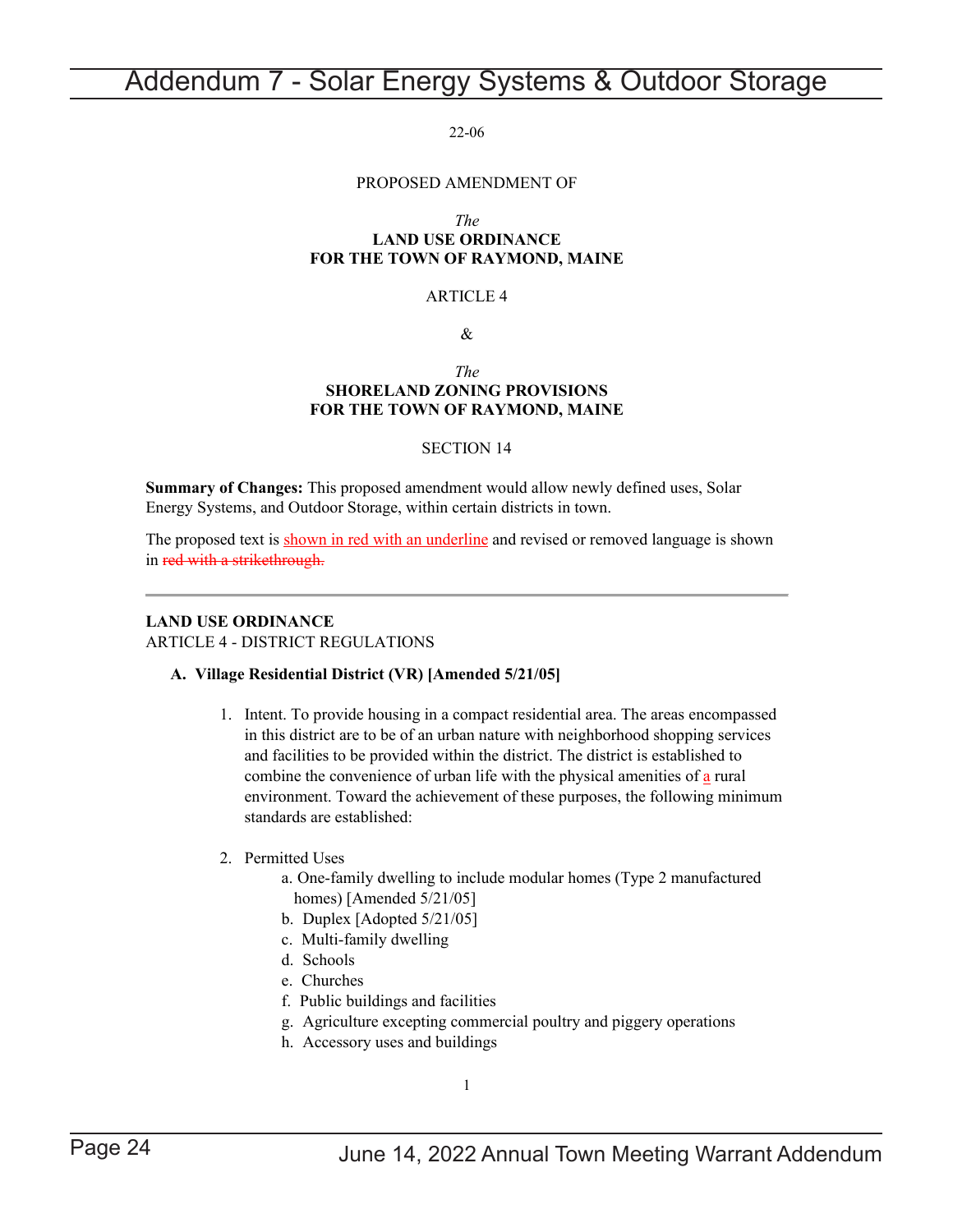- i. Professional building
- j. Nursing homes
- k. Boarding homes
- l. Bed and breakfast inn not to exceed five (5) rentable rooms
- m. Elderly Housing [Adopted 5/21/05]
- n. Solar Energy Systems
- 3. Conditional Uses
	- a. General store and neighborhood grocery store not to exceed one thousand (1,000) square feet of retail space including storage
	- b. Public utilities and communications facilities
	- c. Antique shops
	- d. Home occupations that conform to the requirements of Article 9, Section B. A home occupation which conforms to Article 9, Section B, and which is specifically permitted by Article 12 of this Ordinance shall be considered a permitted use.
- 4. Space and Bulk Regulations The following space and bulk regulations are minimum requirements:
	- a. The minimum lot area shall be forty thousand (40,000) square feet. [Amended 5/21/05]
	- b. Minimum Lot Area per Dwelling Unit [Amended 5/21/05]
		- 1) One-family dwelling or modular home Forty thousand (40,000) square feet per unit
		- 2) Duplex Twenty thousand (20,000) square feet per unit.
		- 3) Multi-Family Dwelling Forty thousand (40,000) square feet for the first two units on the lot plus an additional fifteen thousand (15,000) square feet per each additional dwelling unit on the lot.
	- c. The minimum lot frontage shall be one hundred (100) feet. [Amended 5/21/05]
	- d. The minimum building setbacks shall be as follows:
		- 1) Front 25 feet
		- 2) Side 10 feet [Amended 5/21/05]
		- 3) Rear 20 feet

The minimum front setback in those village areas where buildings have traditionally been sited closer to the road may be reduced to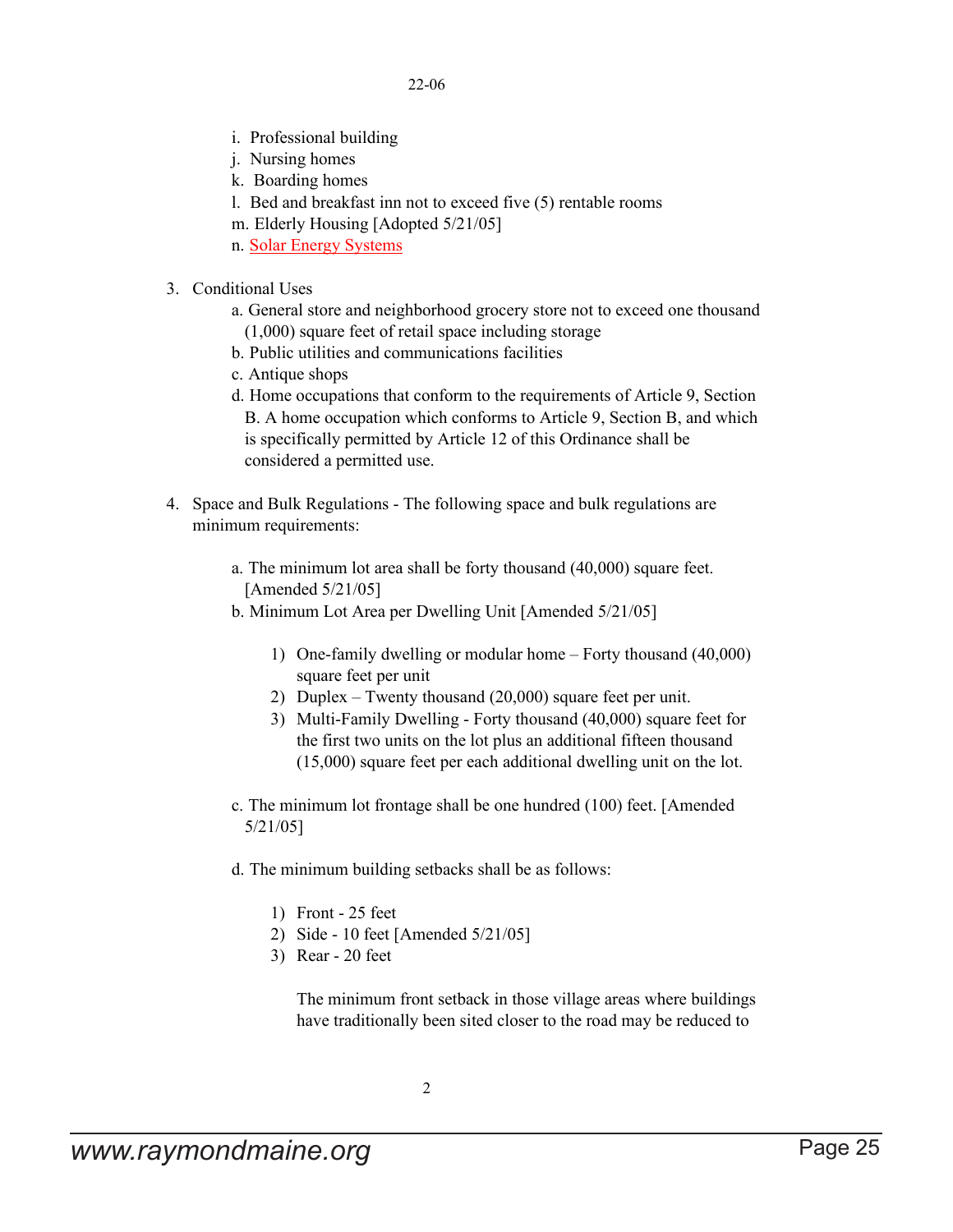the average setback of existing principal buildings located within 500 feet and which front on the same road. [Amended 8/7/07]

- e. The maximum building height shall be two and one-half (2.5) stories except for barns.
- 5. Off-street Parking For each of the principal and conditional uses permitted, offstreet parking shall be provided in accordance with Article 9, Section C.
- 6. Signs Signs shall be permitted in accordance with the provisions of Article 9, Section L.
- 7. Wireless communication facilities subject to the standards contained herein.
- 8. Multi-Family Dwellings Multi-family dwellings shall also meet the standards of Article 9, Section W. [Adopted 5/21/05]

### **B. Mobile Home Park Overlay District (MHOD) [Adopted 5/21/05]**

- 1. Intent. To allow mobile home parks to be developed in a number of environmentally suitable locations within the town.
- 2. Applicability Properties in the Mobile Home Park Overlay District shall continue to be governed by the regulations applicable in the underlying zoning district, except as specifically modified by this Section.
- 3. Permitted Uses
	- a. Type 1 manufactured housing units in Mobile Home Parks
	- b. Uses allowed in the underlying zoning district
- 4. Space and Bulk Requirements Mobile home parks shall meet the standards in Article 9, Section K.2, Mobile Home Parks.

### **C. Rural District (R)**

- 1. Intent: The Town of Raymond has historically been a rural Town. It is the intent of this Ordinance to protect and preserve appropriate areas of Town from urban sprawl by designating uses and standards that are appropriate to a rural character.
- 2. Permitted Uses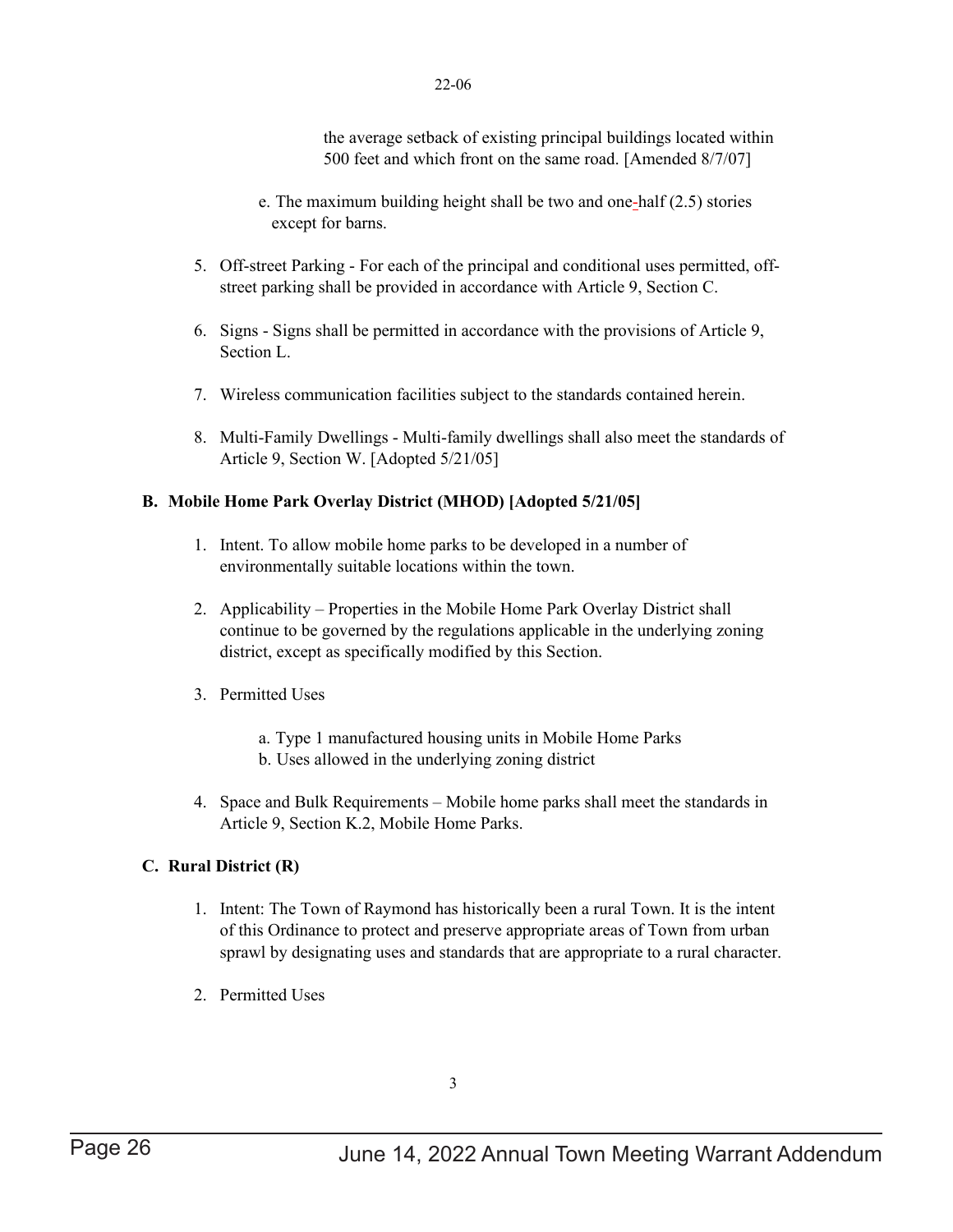- a. One-family dwelling to include modular Manufactured Homes (Type 1 and 2 manufactured homes)
- b. Church
- c. Public buildings and facilities
- d. Agriculture including commercial poultry and piggery operations that conform to Article 9 of this Ordinance.
- e. Accessory uses and buildings
- f. Home occupations that conform to the requirements of Article 9, Section B. A home occupation which conforms to Article 9, Section B and which is specifically permitted by Article 12 of this Ordinance shall be considered a permitted use.
- g. Bed and breakfast inn not to exceed five (5) rental rooms and not to serve alcohol.
- h. Boarding homes not to exceed five (5) rentable rooms excluding family living space.
- i. Public utility and communication facilities.
- j. Solar Energy Systems
- 3. Conditional Uses
	- a. Cemeteries
	- b. Mineral extraction that conforms to Article 9, Section E of this Ordinance.
	- c. Public and quasi-public recreation buildings and facilities
	- d. Neighborhood grocery store not to exceed one thousand (1,000) square feet of retail space including storage.
	- e. Contractors, not having more than five (5) vehicles and pieces of equipment that are not screened from view from the surrounding property and street. When a piece of equipment is located on a trailer or truck, the combination shall be considered a vehicle and an additional piece of equipment. [Adopted 5/21/88]
- 4. Space and Bulk Regulations The following space and bulk regulations are minimum requirements subject to modification under Article 8, Section B: [Adopted 5/16/87]
	- a. The minimum lot area shall be three (3) acres;
	- b. The minimum lot frontage shall be two hundred twenty-five (225) feet;
	- c. The minimum building setbacks shall be as follows:
		- 1) Front 40 feet
		- 2) Side 20 feet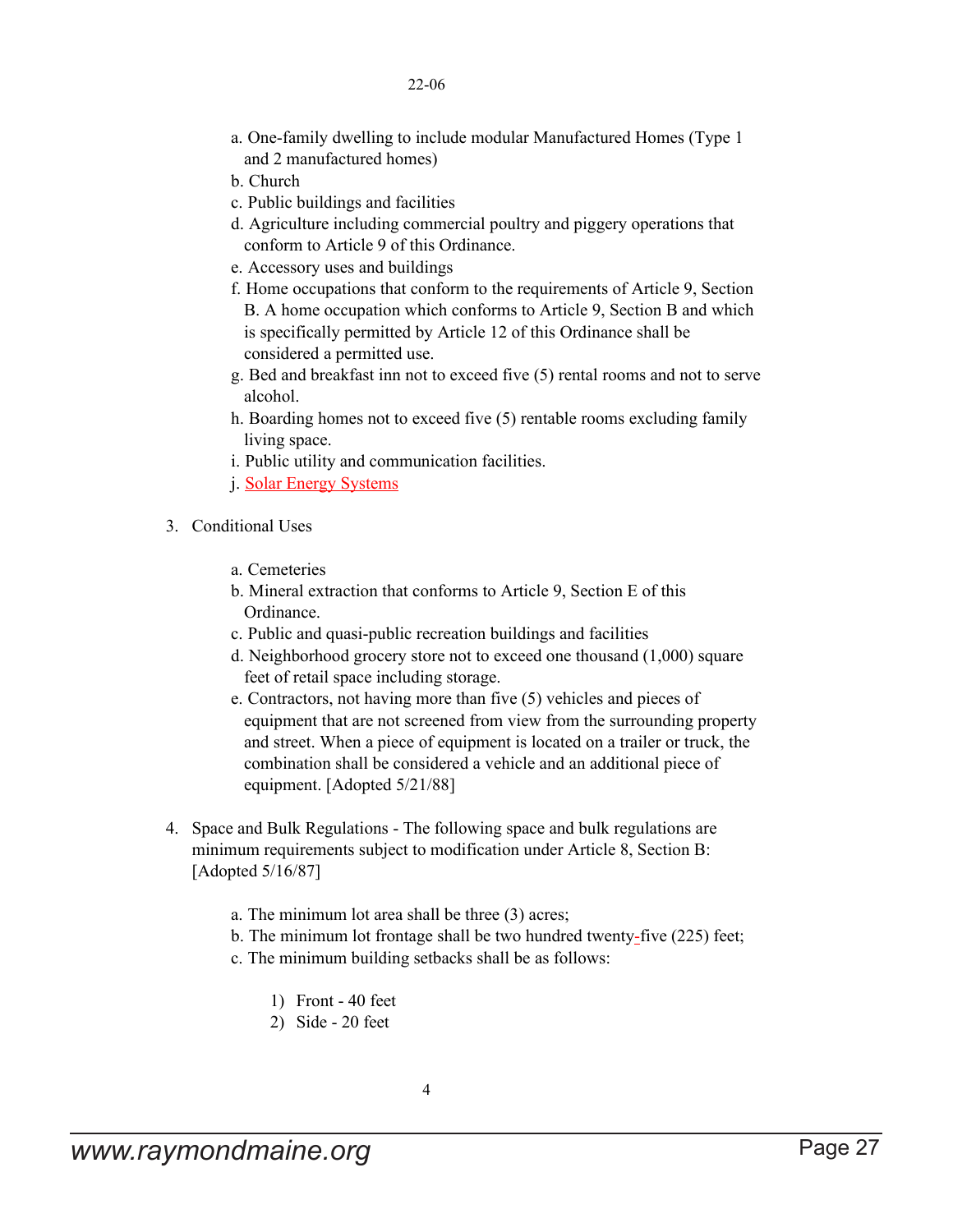- 3) Rear 20 feet
- d. The maximum building height shall be two and one-half (2.5) stories except for barns and poultry houses.
- 5. Off-Street Parking For each of the principal and secondary uses permitted, offstreet parking shall be provided in accordance with Article 9, Section C.
- 6. Signs Signs shall be permitted in accordance with the provisions of Article 9, Section L.
- 7. Wireless Communication Facilities subject to the standards contained herein.

### **D. Rural Residential District (RR)**

- 1. Intent: The Town of Raymond recognizes that certain areas of Town will experience residential growth due to rapid population growth in the region. It is the intent of this Ordinance to allow these uses while maintaining the basic rural orientation of the community.
- 2. Permitted Uses
	- a. One-family dwelling to include Manufactured Homes (Type 1 and 2 manufactured homes)
	- b. Church.
	- c. Schools.
	- d. Public buildings and facilities.
	- e. Agriculture excluding commercial poultry and piggery operations.
	- f. Accessory uses and buildings.
	- g. Home occupations that conform to the requirements of Article 9, Section B. A home occupation which conforms to Article 9, Section B and which is specifically permitted by Article 12 of this Ordinance shall be considered a permitted use.
	- h. Bed and breakfast inn not to exceed five (5) rentable rooms and not to serve alcohol.
	- i. Boarding home not to exceed five (5) rentable rooms excluding family living space.
	- j. Public utility and communication facilities.
	- k. Solar Energy Systems
- 3. Conditional Uses
	- a. Nursing home.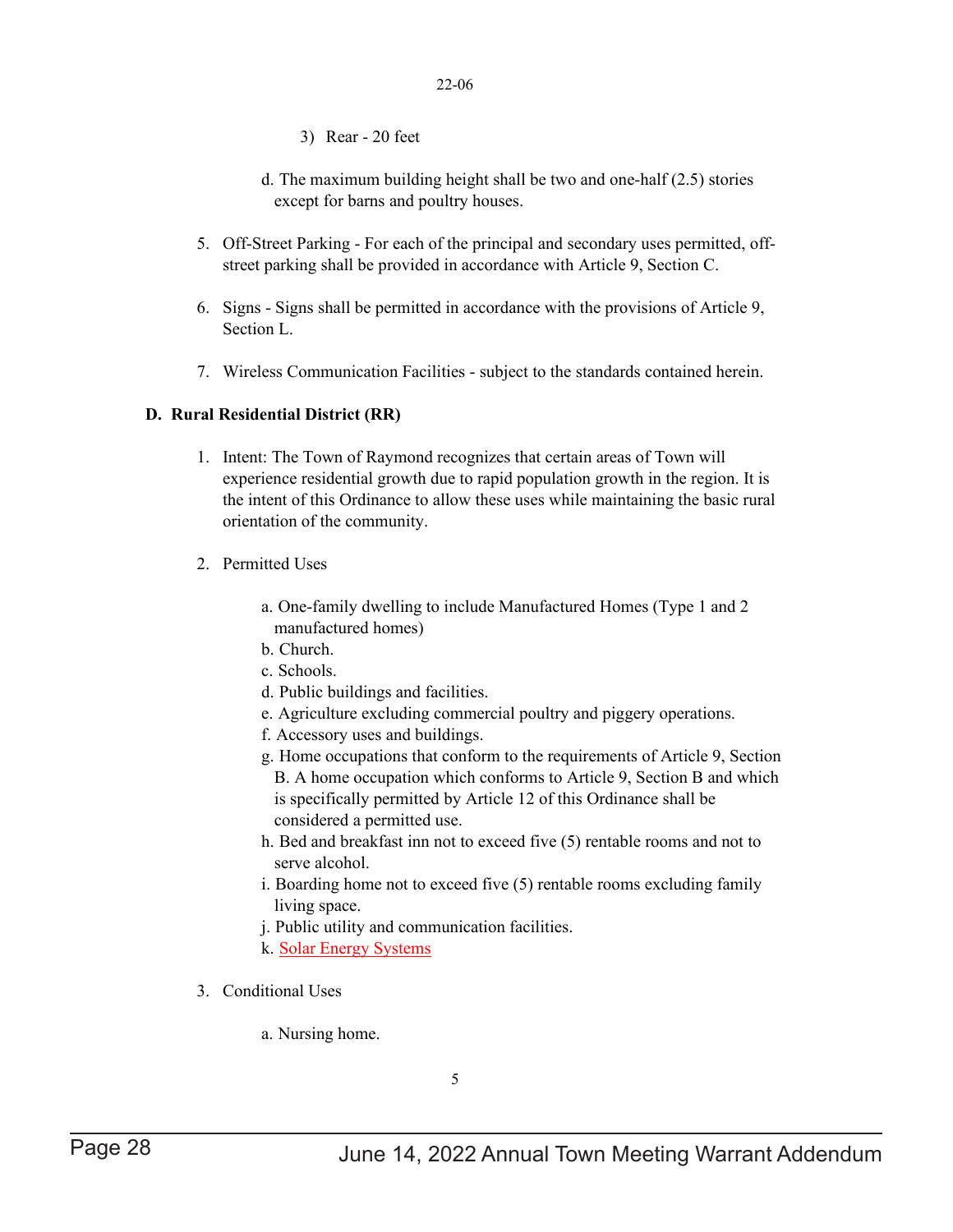- b. Neighborhood Grocery Store not to exceed one thousand (1,000) square feet of retail space including storage.
- c. Cemeteries.
- d. Funeral parlors.
- e. Medical arts buildings.
- f. Mineral extraction that conforms to Article 9, Section E of this Ordinance.
- g. Public and quasi-public recreation buildings and facilities.
- h. Contractors, not having more than five (5) vehicles and pieces of equipment that are not screened from view from the surrounding property and street. When a piece of equipment is located on a trailer or truck, the combination shall be considered a vehicle and an additional piece of equipment. [Adopted 5/21/88]
- 4. Space and Bulk Regulations The following space and bulk regulations are minimum requirements subject to modification under Article 13, Section B:
	- a. The minimum lot area shall be two (2) acres.
	- b. The minimum lot frontage shall be two hundred twenty-five (225) feet;
	- c. The minimum building setbacks shall be as follows:
		- 1) Front 30 feet
		- 2) Side 20 feet
		- 3) Rear 20 feet
- 5. The maximum building height shall be two and one-half (2.5) stories except for barns.
- 6. Off-Street Parking For each of the principal and secondary uses permitted, offstreet parking shall be provided in accordance with Article 9, Section C.
- 7. Signs Signs shall be permitted in accordance with the provisions of Article 9, Section L.

### **E. Shoreland District**

A description of the Shoreland districts and Shoreland zoning provisions related to these districts are located in a separate, freestanding portion of this Ordinance.

### **F. Commercial District (C)**

1. Intent: The Commercial District is intended to serve as the downtown of Raymond and to provide general retail, wholesale, service, and business facilities in an area convenient to the residents of the Town. This district should efficiently utilize space and resources and provide for connectivity among and between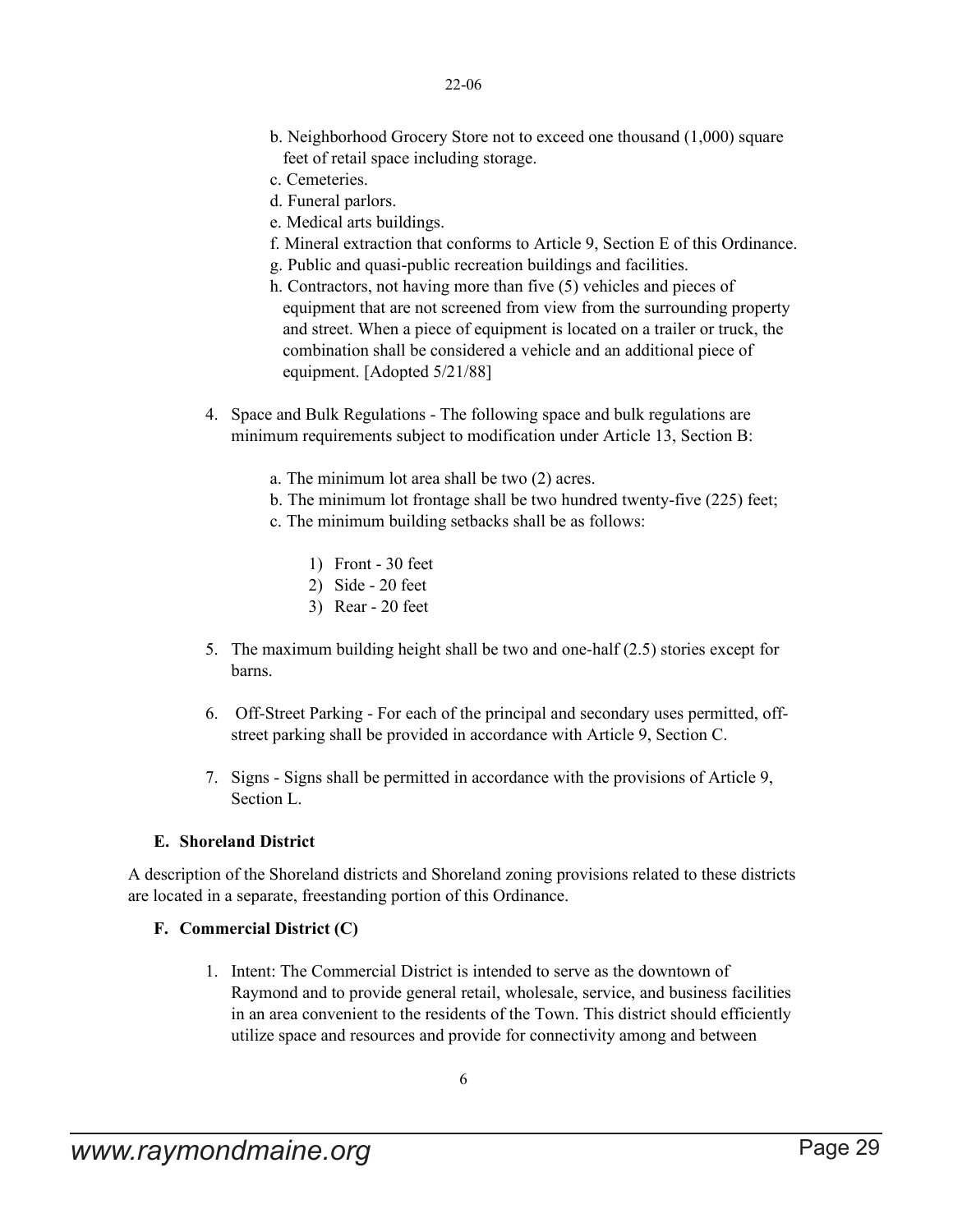businesses in a manner that looks and functions as a linear village with lively year-round business and inviting and safe pedestrian spaces and walkways. Route 302, the roadway through this commercial village, is intended to function as a transportation corridor that moves traffic safely and efficiently through the region while also serving as a safe and easy-to-navigate local link between the various sections of the commercial village. Site design, landscaping, screening, building placement, and building design in this district should result in a visually pleasing and cohesive village-like atmosphere. Toward the achievement of these purposes, the following minimum standards are established: [Amended 06/02/09]

- 2. Permitted Uses:
	- a. Retail businesses and service establishments, including warehousing and wholesale distribution-related thereto;
	- b. Recreational facilities such as racquetball or tennis centers but excluding amusement parks as defined herein;
	- c. Auto repair facilities excluding auto body repair;
	- d. Business and professional offices;
	- e. Restaurants and drive-in stands;
	- f. Hotels, motels, and inns;
	- g. Mixed-use buildings provided the lower floor contains only commercial uses. The upper floors may contain dwelling units or commercial uses. As used in this subparagraph (h), the term "commercial uses" means any of the uses listed in subparagraphs (a) through (f) above. [Amended 06/02/09, 06/08/2021]
	- h. Solar Energy Systems
- 3. Conditional Uses: **Outdoor sales and service** 
	- a. Outdoor sales and service
	- b. Outdoor Storage
- 4. Space and Bulk Regulations [Amended 06/02/09] The following space and bulk regulations are established as minimum standards for mixed-use and commercial buildings:
	- a. There shall be no minimum lot area except that the lot shall meet the provisions of Maine Revised Statute Title 12, Chapter 423-A: MINIMUM LOT SIZE; [Amended 06/02/09]
	- b. There shall be no minimum street frontage;
	- c. There shall be no minimum front yard setback. If the lot is a corner lot, the street most heavily traveled shall be considered the street upon which the lot fronts. There shall be no side street setback. [Amended 06/03/14]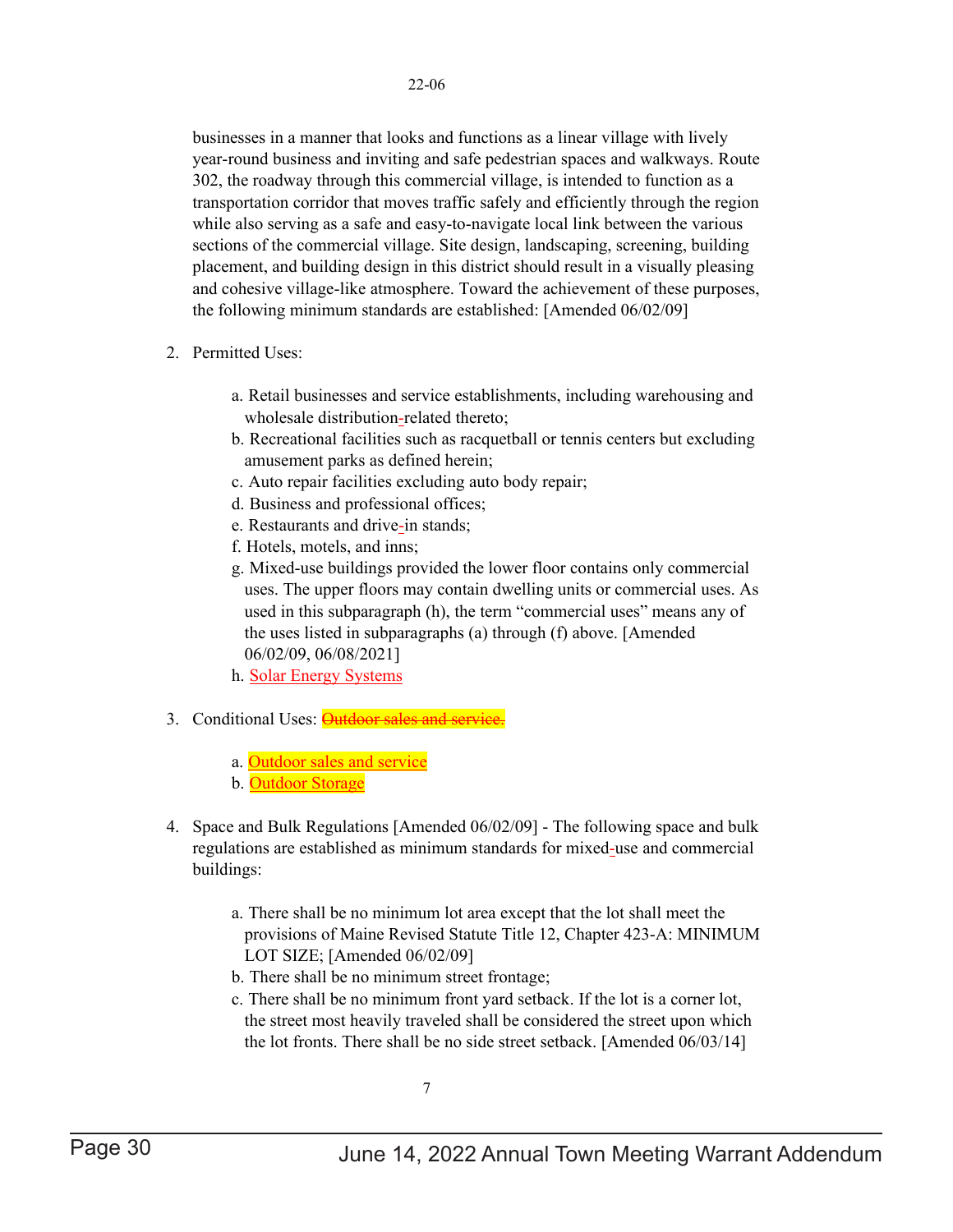- d. Where a lot in this district abuts a residential district, the commercial use shall provide and maintain a twenty-five (25) foot landscaped buffer strip and visual screening from the abutting residential district boundary. Existing commercial uses shall meet this requirement by June 1, 1990. New commercial uses shall meet this requirement within nine (9) months for the first commercial use of the lot; [Adopted 5/21/88]
- e. There shall be no minimum side yard setback;
- f. There shall be no minimum rear yard setback;
- g. The maximum building height shall be two and one-half (2.5) stories except that the maximum building height shall be three (3) stories for buildings which are located on the eastern side of Route 302.
- 5. Off-Street Parking For each of the principal and secondary uses permitted, offstreet parking shall be provided in accordance with Article 9, Section C.
- 6. Signs Signs shall be permitted in accordance with the provisions of Article 9, Section L.

**G.** Industrial District (I)

- 1. Purpose: To provide for the creation of appropriate districts within the Town of Raymond for industrial facilities, in accordance with the following requirements:
- 2. Permitted Uses:
	- a. Any industrial structure or use, as defined in this Ordinance, which meets all of the following criteria:
		- 1) Primary aspects of the industrial process are carried on within the structure;
		- 2) The noise level of the industrial process does not exceed 50 decibels at any property line; and
		- 3) There are no land, water, or air waste discharges or emissions other than sanitary facilities, which met the requirements of the State's wastewater disposal rules.
	- b. Warehousing and outdoor storage;
	- c. Distribution and transportation;
	- d. Research laboratories;
	- e. Retail facilities and services accessory to principal uses.
	- f. Solar Energy Systems
	- g. Outdoor Storage
- 3. Conditional Uses: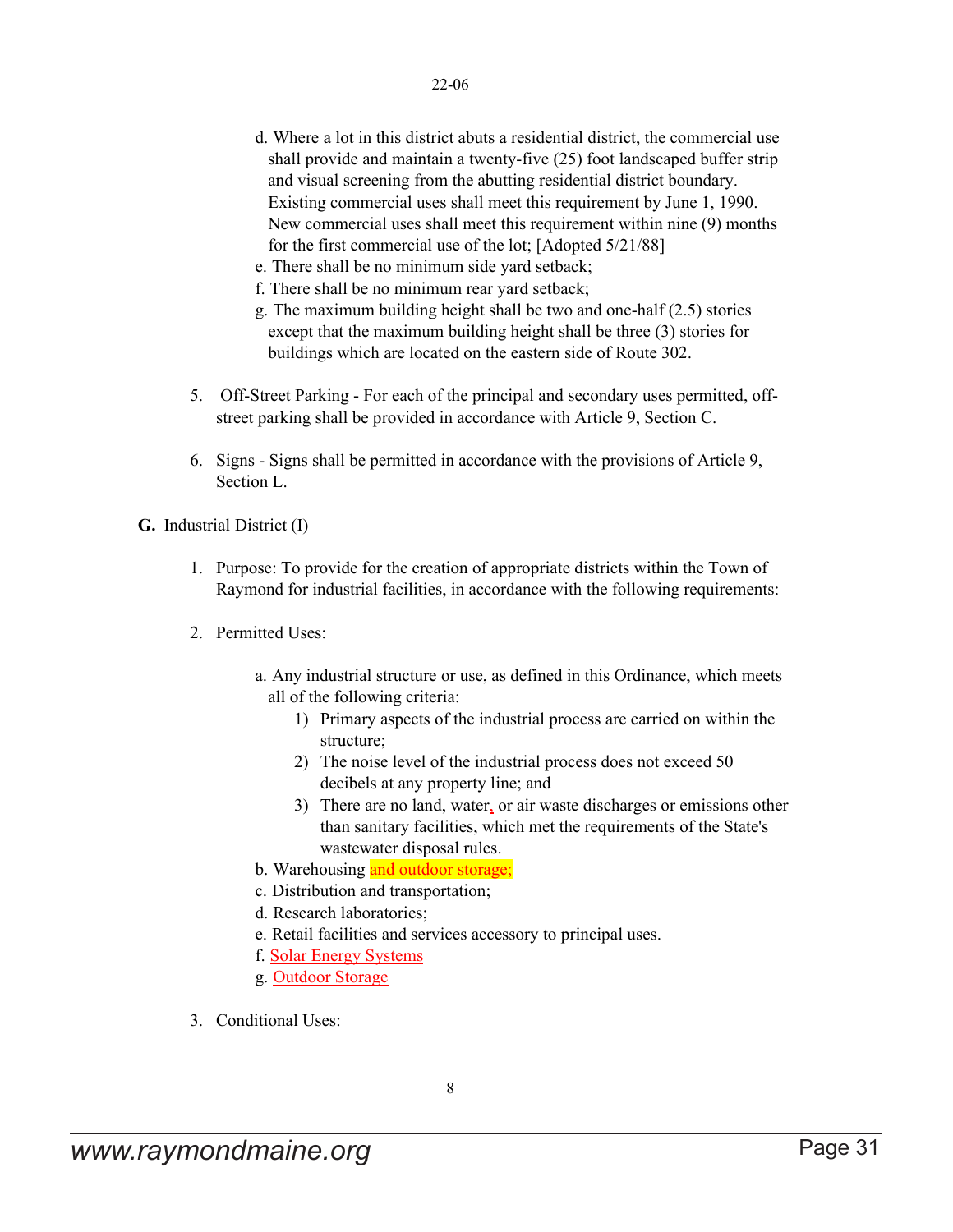- a. Automobile graveyards, automobile recycling businesses, and junkyards conforming with Title 30-A, Sections 3751 – 3760 and all state or local regulations;
- b. Public utility facilities.
- 4. Location An industrial district may be created for any land within the Town, except within the Shoreland District, upon application to the Planning Board by an applicant for a specific industrial use thereof upon a showing by the applicant to the satisfaction of the Planning Board under the procedures set forth in this Article 4, Section G., that the proposed industrial use and its location satisfy the requirement set forth below. Following a review of the application, the Planning Board shall recommend to the Town Meeting whether or not the proposed industrial district and use should be approved.
	- a. The proposed use will not result in undue water, noise, or air pollution.
	- b. The proposed location consists of soil types, which are suitable to the construction, and industrial use proposed and will not be subjected to unreasonable soil erosion or reduction in the capacity of the land to hold water so that a dangerous or unhealthy condition may result.
	- c. The proposed location and use will not cause unreasonable highway or public road congestion or unsafe conditions with respect to use of the highways or public roads existing or proposed.
	- d. The proposed use will be compatible with the existing uses of any improved land abutting the proposed location and with any identifiable predominant character of surrounding improved lands;
	- e. The proposed location and use meets all of the requirements and procedures for site plan review set forth in Article 10 of this Ordinance.
- 5. Procedure for Creation The creation of any industrial district shall be in accordance with the following procedure:
	- a. Application for the creation of an industrial district shall be made to the Planning Board. The Planning Board shall hold a public hearing thereon and post a notice of the proposed creation of the industrial district in the municipal office at least 13 days before the public hearing. The notice must be published at least 2 times in a newspaper that complies with M.R.S.A. Title 1, section 601 and that has a general circulation in the Town. The date of the first publication must be at least 12 days before the hearing and the date of the 2nd publication must be at least 7 days before the hearing. That notice must be written in plain English, understandable by the average citizen.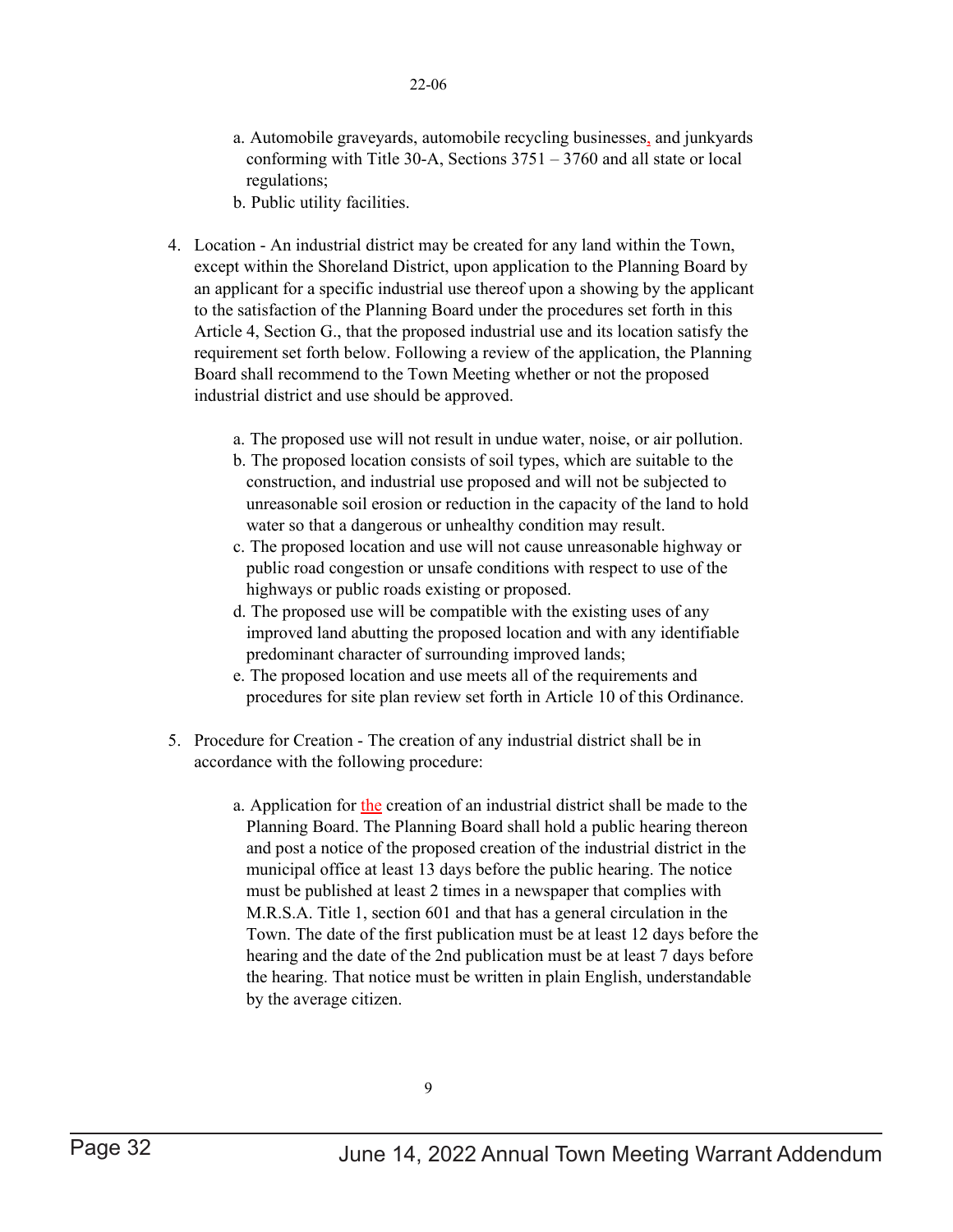- b. For each parcel within the municipality that is in or abutting the portion of the Town affected by the proposed amendment, a notice shall be mailed by first-class mail at least 13 days before the public hearing to the last known address of the person to whom property tax on each parcel is assessed. Notice also must be sent to a public drinking water supplier if the area to be rezoned is within its source water protection area. The notice must contain a copy of a map indicating the portion of the Town affected by the proposed amendment. The Board of Selectmen shall prepare and file with the Town Clerk a written certificate indicating those persons to whom the notice was mailed and at what addresses, when it was mailed, by whom it was mailed, and from what location it was mailed. This certificate constitutes prima facie evidence that notice was sent to those persons named in the certificate. [Amended 8/7/07]
- c. Within thirty (30) days following such public hearing, the Planning Board shall submit to the Board of Selectmen and to the applicant its findings and recommendations with respect to the creation of the proposed industrial district, including its recommendations with respect to space and bulk regulations and any conditions which it deems necessary in order to assure that the proposed industrial use will satisfy the requirements set forth in Section 3, above;
- d. A Town Meeting shall be held not less than fifteen (15) days following the date of such recommendations to see if the Town will vote to create the industrial district proposed upon such conditions as the Planning Board may recommend. If the Planning Board recommends that such industrial district not be created, the Town Meeting may create the same only by a favorable two-thirds (2/3) vote;
- e. In the event that the Town Meeting does create the proposed industrial district, the Land Use Regulation Map shall be amended in accordance with the provisions of Article 2, Section B.1, to show such district.
- 6. Minimum Standards There shall be no minimum lot area or minimum street frontage required in any industrial district. Setbacks, provision for visual screening and maximum building heights shall be as provided in the Commercial District, and the minimum standards established under Article 9 of the Ordinance shall be applicable, unless the Planning Board recommends more restrictive or additional requirements in order to assure compliance with the conditions set forth in Section 3, above.
- 7. Change in Use Following the creation of any industrial district, the use of such district shall not be changed until the applicant, for any change in use, shall apply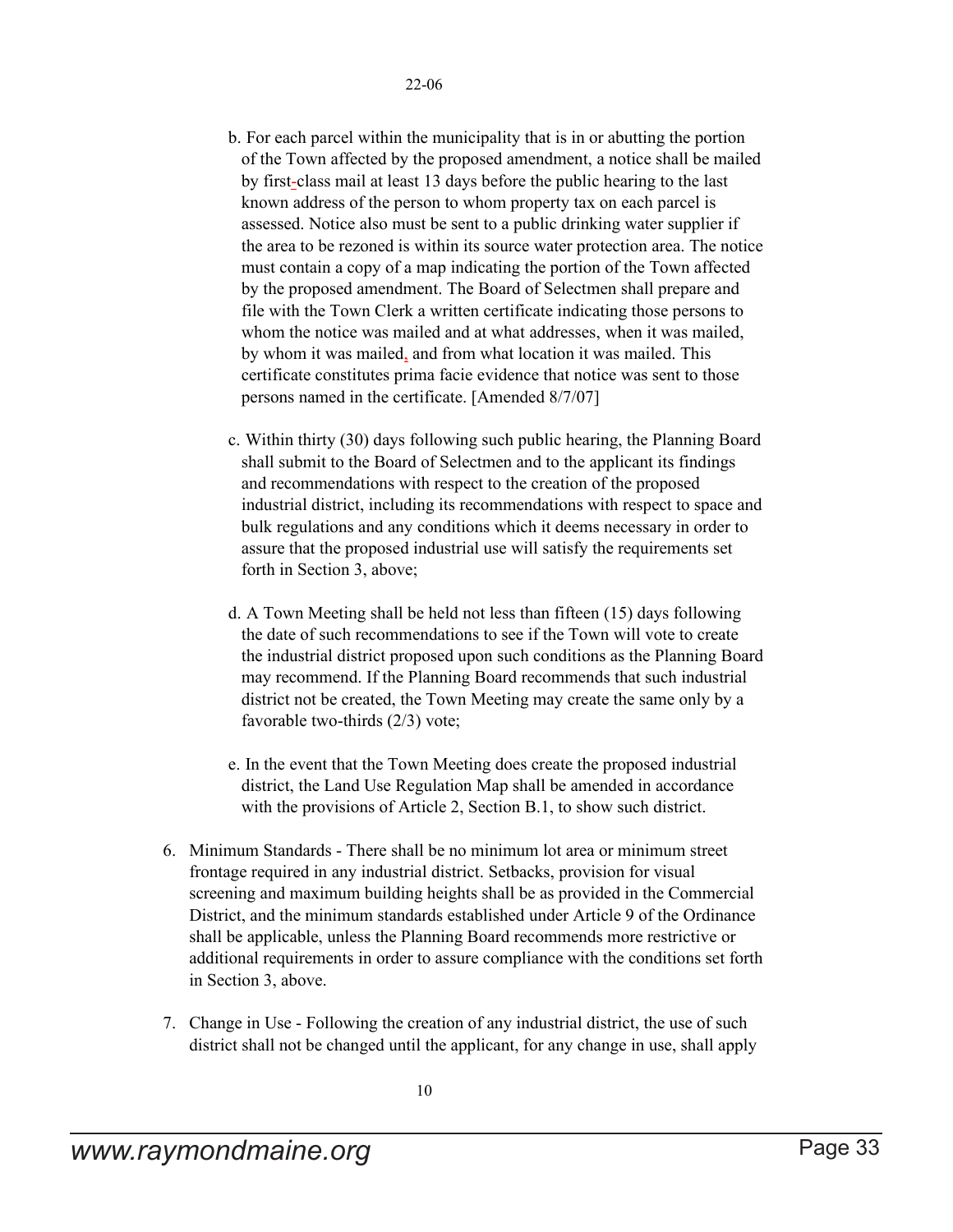therefore to the Planning Board and the Planning Board shall find that the proposed change is consistent with the provisions and requirements of this Article 9, Section G., with such reasonable conditions as the Planning Board may impose in order to assure compliance with the requirements set forth in Section 3, above. Consistent with this requirement, the Planning Board may permit a change in use to any Principal Use permitted in the Commercial District, excepting one-family dwellings.

8. Where a lot in this district abuts a residential district, the industrial/commercial use shall provide and maintain a fifty (50) foot landscaped buffer strip and visual screening from the abutting residential district boundary. Existing industrial/commercial uses shall meet this requirement by June 1, 1990. New industrial/commercial uses shall meet this requirement within nine (9) months of the first industrial/commercial use of the lot. [Adopted 5/21/88]

### **SHORELAND ZONING PROVISIONS**

SECTION 14. TABLE OF LAND USES

All land use activities, as indicated in Table 1, Land Uses in the Shoreland Zone, shall conform with all of the applicable land use standards in Section 15. If a specific land use activity is not included in Table 1, the Board of Appeals shall make a determination about the applicability of these shoreland zoning provisions to said activity when so requested by a landowner or municipal official. The district designation for a particular site shall be determined from the Official Raymond Land Use Map.

### **A. Key to Table 1:**

- Yes Allowed (no permit required but the use must comply with all applicable State and local standards and ordinances.
- No Prohibited
- PB Allowed with a permit issued by the Planning Board
- CEO Allowed with a permit issued by the Code Enforcement Officer

### **B. Abbreviations:**

• RP - Resource Protection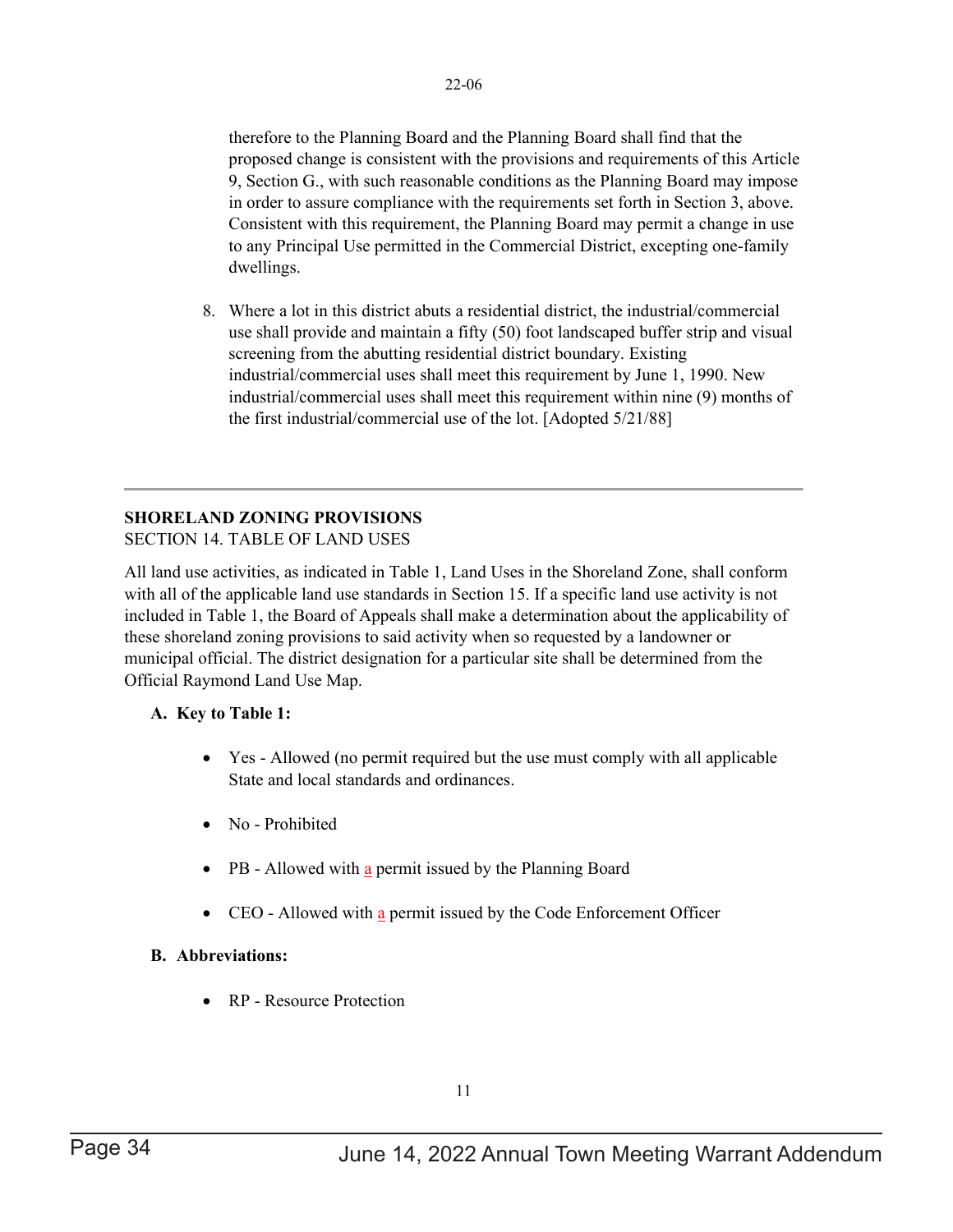- SP Stream Protection
- LR/R-I Limited Residential/Recreational I
- LR/R-II Limited Residential/Recreational II

### **TABLE 1 "LAND USES IN THE SHORELAND ZONE"**

| <b>LAND USES</b>                                                                                        | RP               | SP         | LRR1<br><b>LRR2</b> |
|---------------------------------------------------------------------------------------------------------|------------------|------------|---------------------|
| 1. Non-intensive recreational uses not requiring structures such as hunting,<br>fishing, and hiking     | yes              | yes        | yes                 |
| 2. Motorized vehicular traffic on existing roads and trails                                             | yes              | yes        | yes                 |
| 3. Forest management activities except for timber harvesting                                            | yes              | yes        | yes                 |
| 4. Timber harvesting*                                                                                   | $\rm CEO^1$      | yes        | yes                 |
| 5. Clearing or removal of vegetation for activities other than timber harvesting                        | $\rm CEO^1$      | <b>CEO</b> | <b>CEO</b>          |
| 6. Fire prevention activities                                                                           | yes              | yes        | yes                 |
| 7. Wildlife management practices                                                                        | yes              | yes        | yes                 |
| 8. Soil and water conservation practices                                                                | yes              | yes        | yes                 |
| 9. Mineral exploration*                                                                                 | yes <sup>2</sup> | no         | yes <sup>2</sup>    |
| 10. Mineral extraction including sand and gravel                                                        | CEO <sup>3</sup> | no         | <b>CEO</b>          |
| 11. Surveying and resource analysis                                                                     | yes              | yes        | yes                 |
| 12. Emergency operations                                                                                | yes              | yes        | yes                 |
| 13. Agriculture*                                                                                        | PB               | yes        | yes                 |
| 14. Aquaculture                                                                                         | PB               | PB         | PB                  |
| 15. Principal structures and uses                                                                       |                  |            |                     |
| 15. A. Single-family residential ***                                                                    | no               | no         | <b>CEO</b>          |
| 15. B. Two-family residential                                                                           | no               | no         | <b>CEO</b>          |
| 15. C. Multi-family residential                                                                         | no               | no         | no                  |
| 15. D. Small non-residential facilities for education, scientific, or nature<br>interpretation purposes | PB               | PB         | <b>CEO</b>          |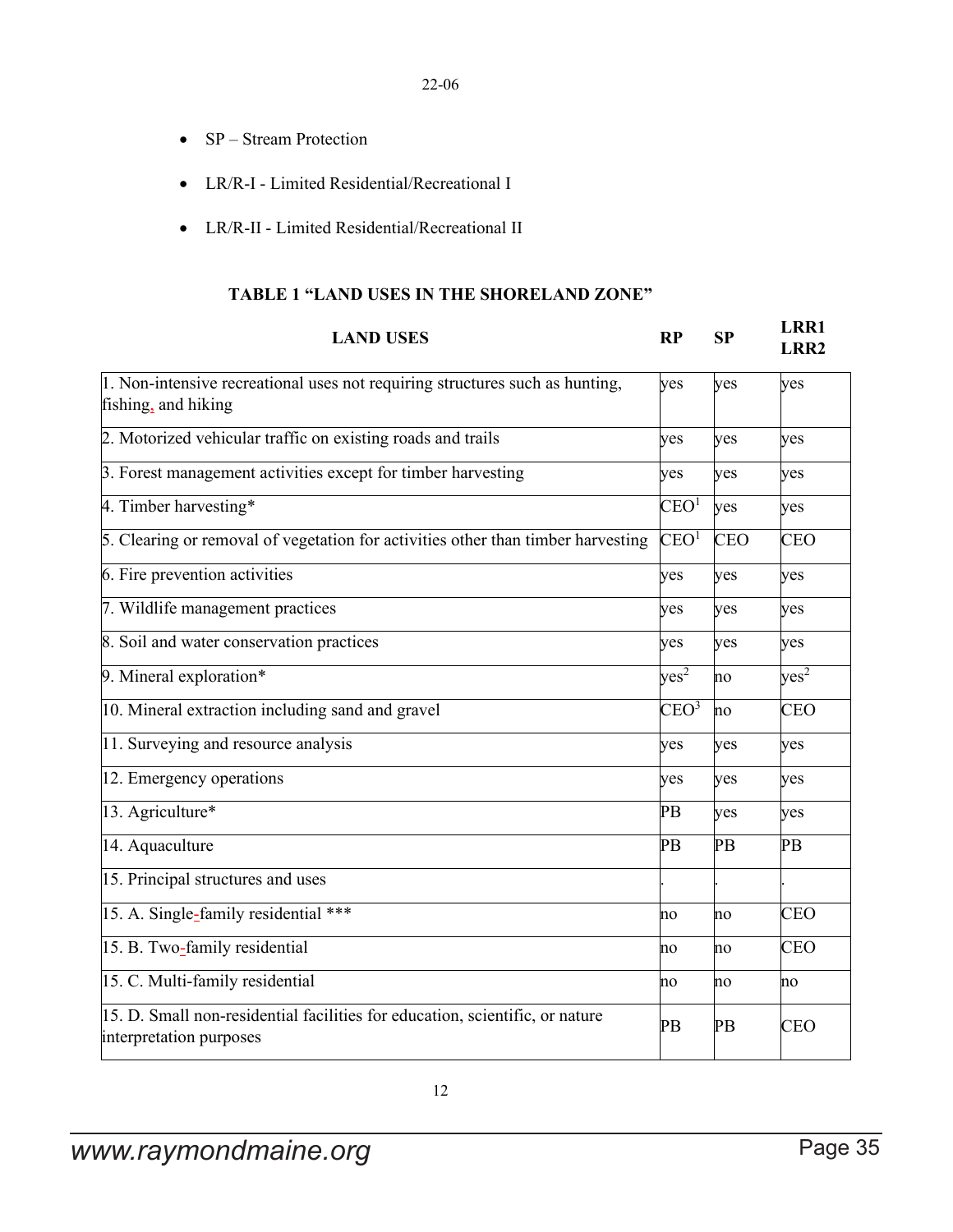| 15. E. Public Facilities                                                                                                                                   | no                                | no                        | PB                     |
|------------------------------------------------------------------------------------------------------------------------------------------------------------|-----------------------------------|---------------------------|------------------------|
| 15. F. Elderly Housing                                                                                                                                     | no                                | no                        | yes                    |
| 16. Accessory Structure or uses                                                                                                                            | PB                                | PB                        | <b>CEO</b>             |
| 16. A. Accessory Apartment                                                                                                                                 | no                                | no                        | <b>CEO</b>             |
| 17. Piers, docks, wharves, bridges, boat launches, and other structures and uses<br>extending over or below the normal high water line or within a wetland |                                   |                           |                        |
| 17. A. Temporary                                                                                                                                           | CEO <sup>7</sup>                  | <b>CEO</b>                | CEO <sup>7</sup>       |
| 17. B. Permanent                                                                                                                                           | PB                                | PB                        | PB                     |
| 18. Conversions of seasonal residences to year-round residences                                                                                            | no                                | no                        | <b>CEO</b>             |
| 19. Home occupations**                                                                                                                                     | no                                | no                        | yes                    |
| 20. Private sewage disposal systems for allowed uses                                                                                                       | no                                | no                        | <b>CEO</b>             |
| 21. Essential services                                                                                                                                     | PB <sup>4</sup>                   | PB <sup>4</sup>           | PB                     |
| 22. Service drops, as defined, to allowed uses                                                                                                             | yes                               | yes                       | yes                    |
| 23. Public and private recreational areas involving minimal structural<br>development                                                                      | PB                                | PB                        | PB                     |
| 24. Personal campsites                                                                                                                                     | CEO                               | <b>CEO</b>                | <b>CEO</b>             |
| 25. Campgrounds                                                                                                                                            | no <sup>5</sup>                   | no                        | PB                     |
| 26. Road and driveway construction*                                                                                                                        | $\mathop{\mathrm{no}}\nolimits^6$ | PB                        | <b>CEO</b>             |
| 27. Parking Areas                                                                                                                                          | no <sup>5</sup>                   | no                        | PB                     |
| 28. Marinas                                                                                                                                                | no                                | PB                        | PB                     |
| 29. Filling and earthmoving of less than 10 cubic yards                                                                                                    | CEO                               | <b>CEO</b>                | yes                    |
| 30. Filling and earthmoving of more than 10 cubic yards                                                                                                    | PB                                | PB                        | CEO                    |
| $31.$ Signs*                                                                                                                                               | yes                               | yes                       | yes                    |
| 32. Uses similar to allowed uses                                                                                                                           | <b>CEO</b>                        | <b>CEO</b>                | <b>CEO</b>             |
| 33. Uses similar to uses requiring a CEO permit                                                                                                            | <b>CEO</b>                        | <b>CEO</b>                | <b>CEO</b>             |
| 34. Uses similar to uses requiring a PB permit                                                                                                             | PB                                | PB                        | PB                     |
| 35. Solar Energy Systems                                                                                                                                   | $\underline{\mathbf{no}}$         | $\underline{\mathbf{no}}$ | $\overline{\text{PB}}$ |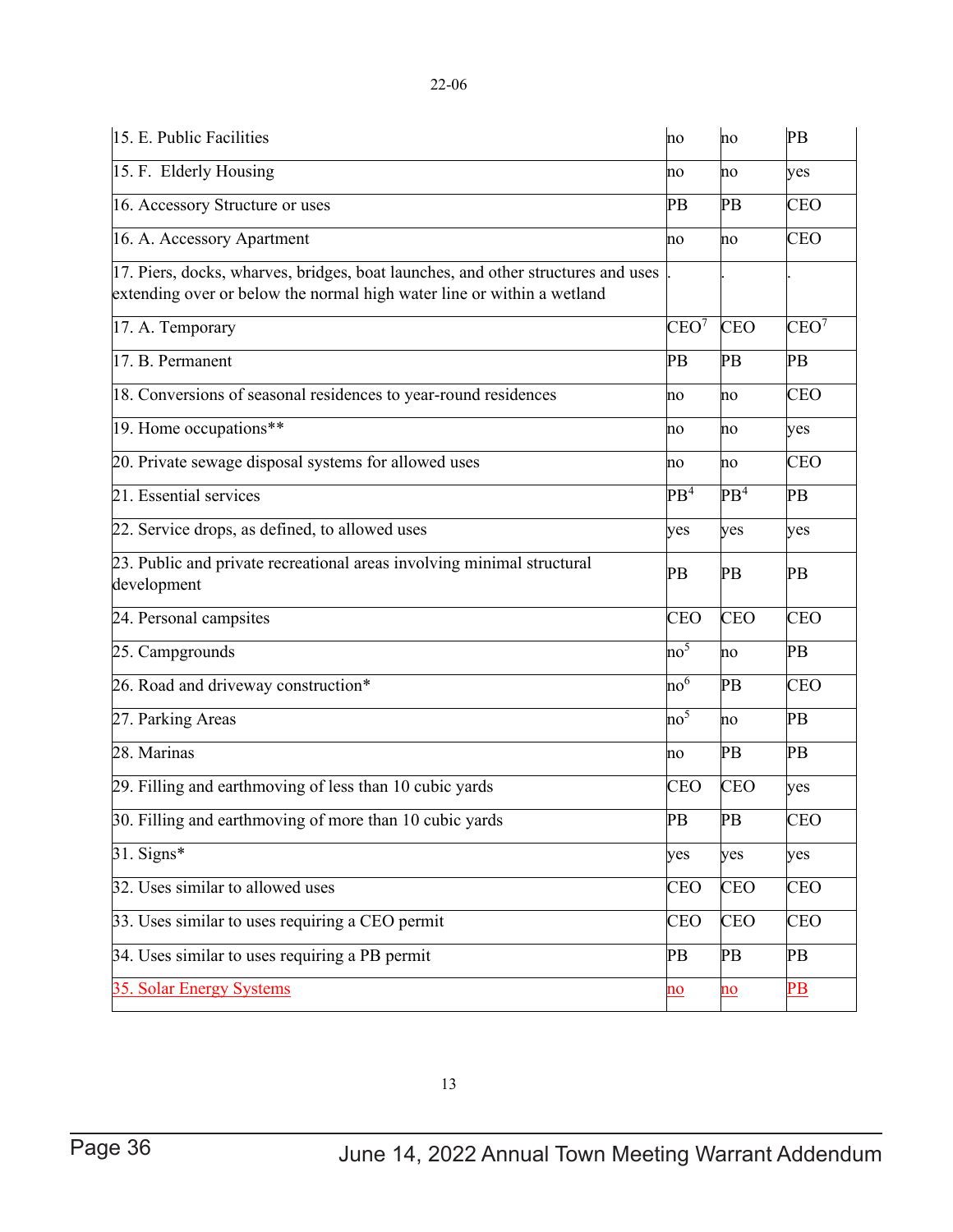22-06

\* There may be additional performance standards in Article 9 of the Raymond Land Use Ordinance beyond those in Section 15 of these shoreland zoning provisions.

\*\* Home occupations are those land uses that conform with the requirements of Article 9. A home occupation that conforms to Article 9 and that is specifically permitted by Article 11 of the Raymond Land Use Ordinance shall be considered a permitted use in the Limited Residential/Recreation I and II Districts. All other home occupations not specifically listed in the definitions of home occupations in Article 12 of the Raymond Land Use Ordinance shall be considered conditional uses that must conform to the standards set forth in Article 9, Section B of the Raymond Land Use Ordinance and that must be reviewed and approved by the Appeals Board.

\*\*\* Allowed single-family structures shall include those units commonly called "modular homes," or "Type 2 Manufactured Homes" as defined in Article 12-Definitions; Manufactured Housing, which the manufacturer certifies are constructed in compliance with Title 10, Chapter 975, and rules adopted under that chapter, meaning structures, transportable in one or more sections, which are not constructed on a permanent chassis and are designed to be used as dwellings on foundations when connected to required utilities, including the plumbing, heating, air conditioning or electrical systems contained in the unit.

- 1. [Reserved, *Deleted 6/7/12*]
- 2. Requires permit from the Code Enforcement Officer if more than 100 square feet of surface area, in total, is disturbed.
- 3. In RP not permitted in areas so designated because of wildlife value.
- 4. See further restrictions in Section 15, Subsection M.2.
- 5. Except for Panther Run's floodplain, in which case a permit is required from the Planning Board.
- 6. Except to provide for permitted uses within the district, or where no reasonable alternative route or location is available outside the RP area, in which case a permit is required from the Planning Board.
- 7. Excluding bridges and other crossings not involving earthwork, in which case no permit is required.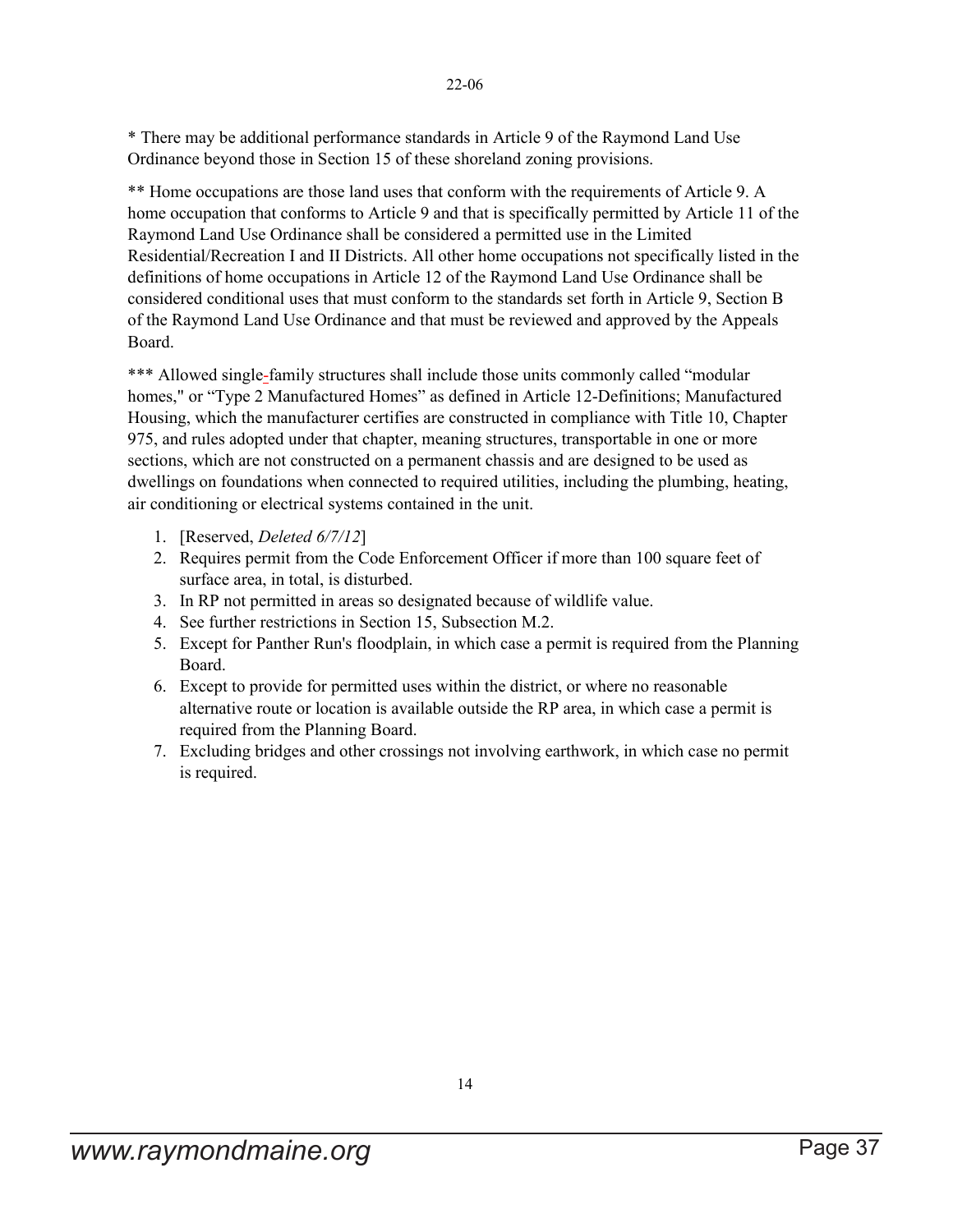## <span id="page-37-0"></span>Addendum 8 - Outdoor Storage

#### 22-07

#### PROPOSED AMENDMENT OF

#### *The*

### **LAND USE ORDINANCE FOR THE TOWN OF RAYMOND, MAINE**

#### ARTICLE 12 – APPLICABILITY AND DEFINITION OF TERMS USED IN THIS ORDINANCE

&

#### *The* **SHORELAND ZONING PROVISIONS FOR THE TOWN OF RAYMOND, MAINE**

#### SECTION 17 – DEFINITIONS

**Summary of Changes:** This amendment would define the term Outdoor Storage. Approval of this amendment does not allow the use in any district. See 22-06.

The proposed text is shown in red with an underline and revised or removed language is shown in red with a strikethrough.

### **LAND USE ORDINANCE**

**Article 12 – Applicability and Definition of Terms Used in this Ordinance**

**Outdoor Storage –** The commercial keeping or storage of goods, materials, motorized vehicles, boats/water recreational vessels/vehicles, trailers, temporary structures, and any other equipment associated with the principal use of a building outside permanently or seasonally, for a fee.

### **SHORELAND ZONING PROVISIONS Section 17 – Definitions**

**Outdoor Storage –** The commercial keeping or storage of goods, materials, motorized vehicles, boats/water recreational vessels/vehicles, trailers, temporary structures, and any other equipment associated with the principal use of a building outside permanently or seasonally, for a fee.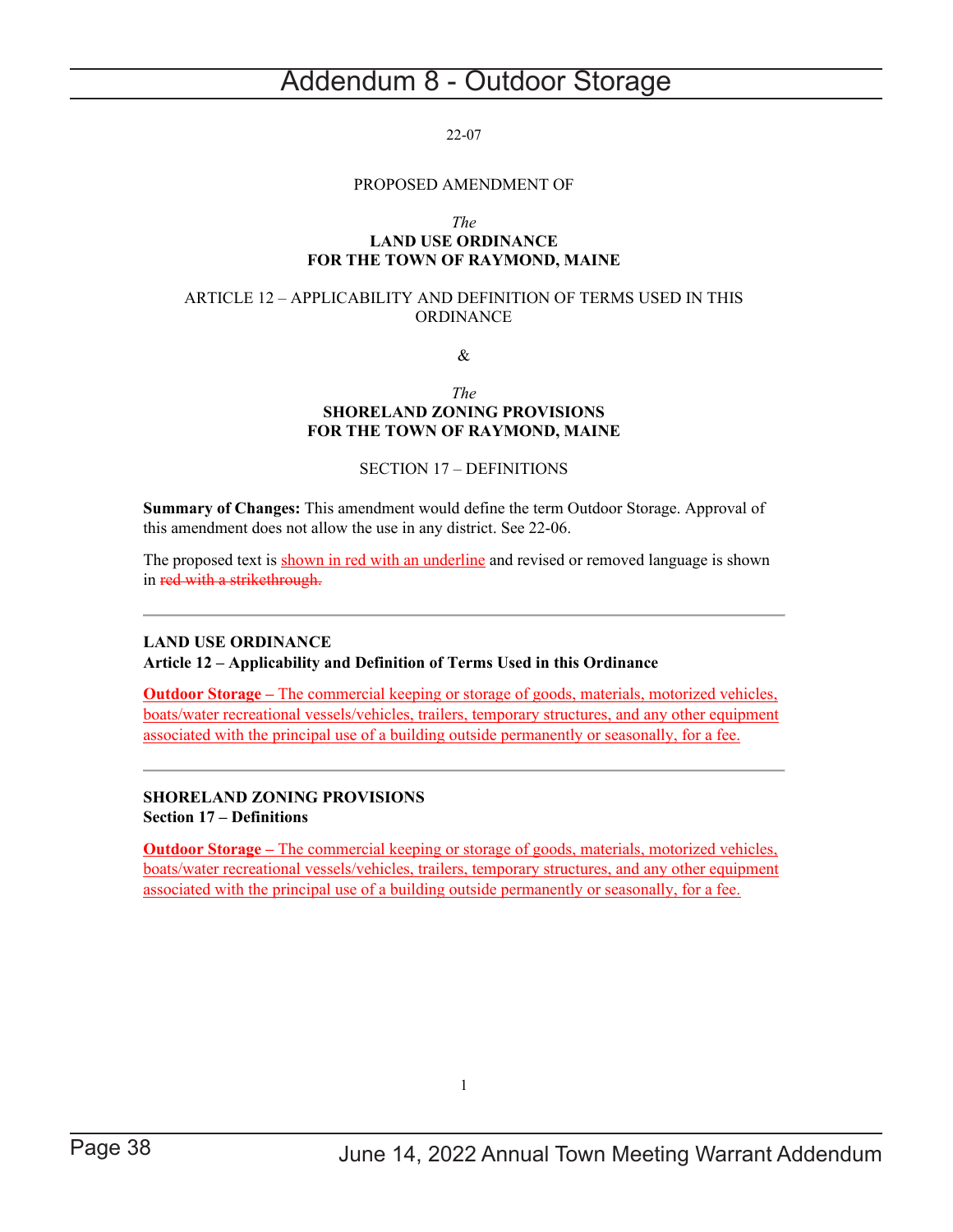## <span id="page-38-0"></span>Addendum 9 - Minimum Lot Size

#### 22-08

#### PROPOSED AMENDMENT OF

#### *The* **LAND USE ORDINANCE FOR THE TOWN OF RAYMOND, MAINE**

#### ARTICLE 13(C)  $§$  4

**Summary of Changes:** This amendment would change the minimum lot size requirement to 20,000 square feet instead of the current 21,780 square feet (one-half acre).

The proposed text is shown in red with an underline and revised or removed language is shown in red with a strikethrough.

### **LAND USE ORDINANCE**

ARTICLE 13(C) § 4 – SPACE STANDARDS

- 4. Space Standards
	- a. Shore frontage and shore setback requirements shall not be reduced below the minimum shore frontage or shore setback required in the zoning district.
	- b. Distances between residential structures in multi-family open space subdivisions shall be a minimum of the height of the tallest structure.
	- c. In areas outside of the LRR1 and LRRII Districts, the required minimum lot size or minimum land area per dwelling unit for the building envelope may be reduced in open space subdivisions to no less than one-half acre 20,000 square feet. The required minimum lot size or minimum land area per solwelling unit for the building envelope may be reduced in open space subdivisions within the LRRI and LRRII Districts to one acre and one and one-half acres, respectively. If the lot area is reduced, the total open space in the development shall equal or exceed the sum of the areas by which the building lots are reduced below the minimum lot area normally required in the zoning district notwithstanding the net residential density allowed by subparagraph C.2, above, of this performance standard.
	- d. Minimum road frontage requirements of the Land Use Ordinance and Subdivision Regulations may be waived or modified by the Planning Board provided that:
		- 1) Any applicable provisions regarding Roads in the Street Ordinance are satisfied.